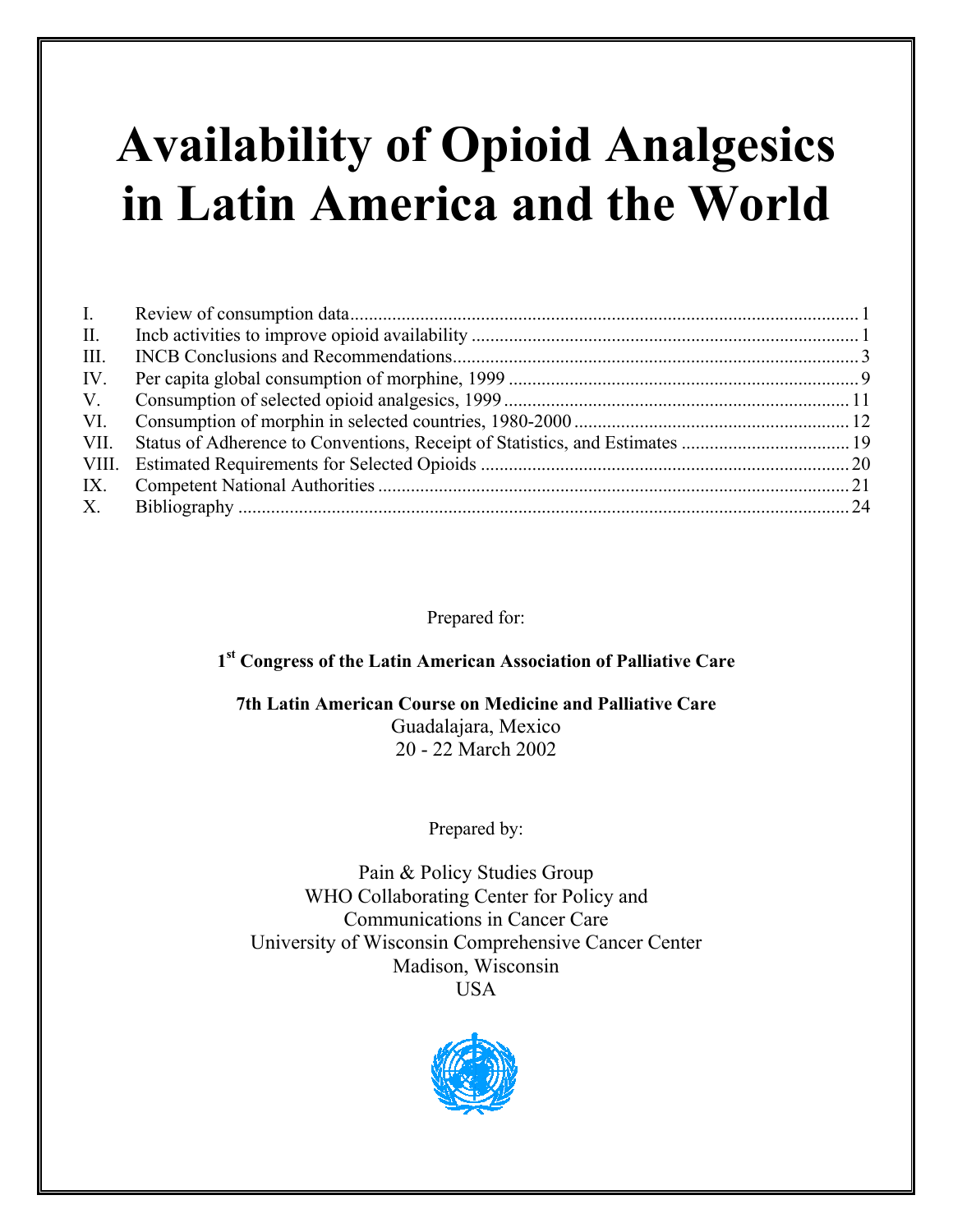### **About the Pain & Policy Studies Group**

The Pain & Policy Studies Group (PPSG) mission is to promote "balance" in international, national and state pain policies to ensure adequate availability of opioid analgesics and their appropriate medical use for patient care while addressing diversion and abuse. The PPSG is designated the World Health Organization (WHO) Collaborating Center for Policy and Communications in Cancer Care. Much of the PPSG's work, including new WHO Guidelines that are discussed later in this document, are available on their website at www.medsch.wisc.edu/painpolicy. As a WHO Collaborating Center, the PPSG provides technical assistance to governments in Asia, Europe, and Latin America, and established a WHO Demonstration Project in Calicut, India.

The PPSG also supports a global communications program to improve access to information about pain relief, palliative care, and pain policy, and publishes the WHO *Cancer Pain Release*  publicatio*n* (http://www.WHOcancerpain.wisc.edu).

Pain & Policy Studies Group/World Health Organization for Policy and Communications in Cancer Care

www.medsch.wisc.edu/painpolicy

*Cancer Pain Release*  www.WHOcancerpain.wisc.edu

International Narcotics Control Board (INCB) www.incb.org

World Health Organization www.who.int/home-page/

Pan-American Health Organization www.paho.org

# **Citation:**

Pain & Policy Studies Group. *Availability of Opioid Analgesics in Latin America and the World.*  University of Wisconsin Pain & Policy Studies Group/WHO Collaborating Center for Policy and Communications in Cancer Care; Madison, Wisconsin, USA. Prepared for: 1<sup>st</sup> Congress of the Latin American Association of Palliative Care,  $7<sup>th</sup>$  Latin American course on medicine and palliative care; Guadalajara, Mexico: 20-22 March 2002 (Monograph).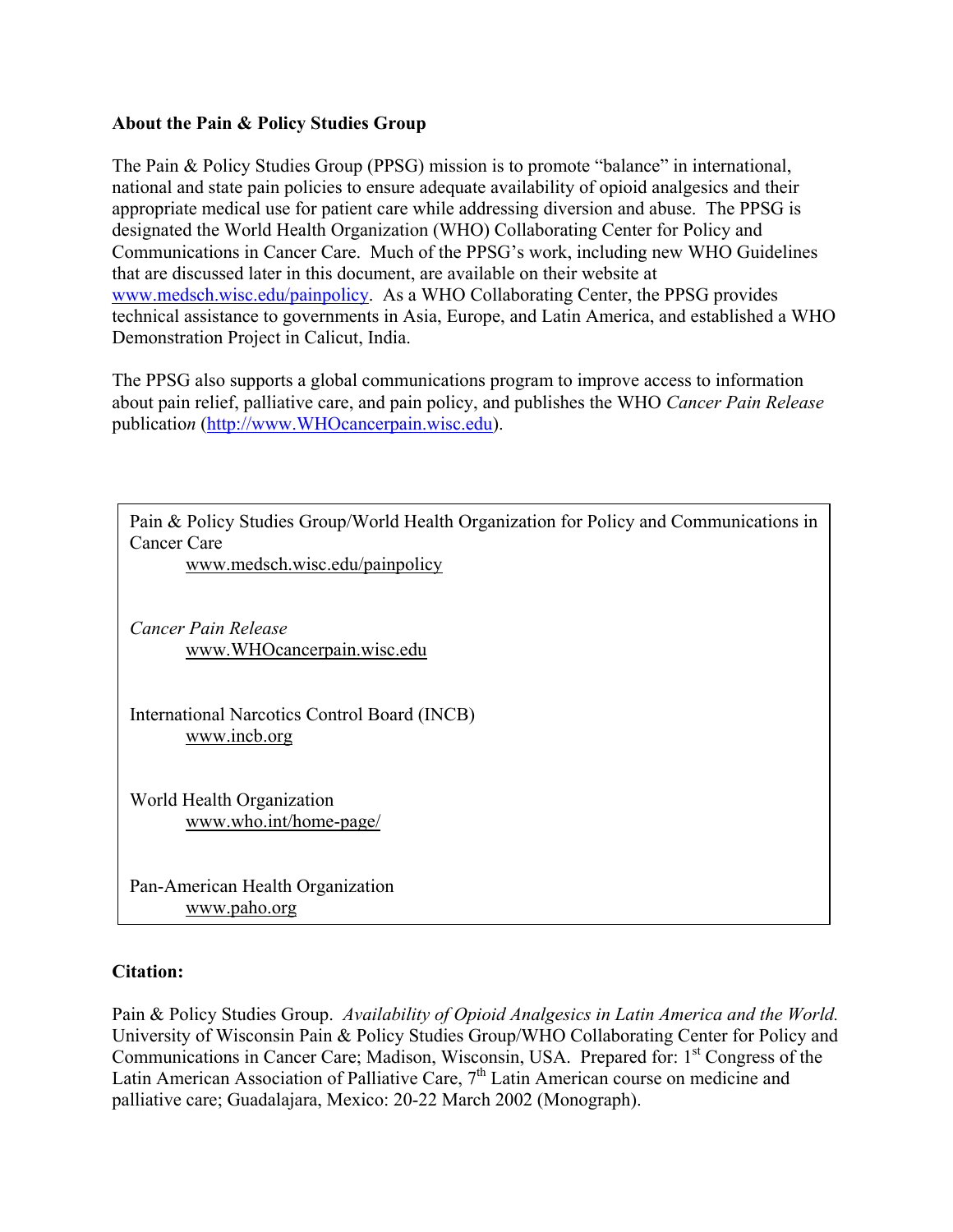# **SECTION I - REVIEW OF CONSUMPTION DATA**

One indicator of progress to improve availability of opioid analgesics for cancer pain relief and palliative care in a country is the medical use and therefore the consumption statistics of drugs like morphine. Morphine consumption statistics are used by the WHO as a broad indicator of progress to improve cancer pain relief. Morphine is on the WHO Ladder, and it is the most widely available strong opioid in the world. However morphine statistics alone do not reflect the complete picture in countries where other strong opioids are also being used. The consumption data come from the International Narcotics Control Board.<sup>1</sup> Each year the INCB receives reports from national governments on narcotics consumed. For statistical purposes, "consumption" is that amount of a narcotic drug which has been distributed to the retail level, that is, to hospitals and pharmacies in a country for medical use, but not necessarily used by patients in a particular year. On these graphs, zero consumption could also be: (a) reported consumption of less than 1 kilogram, or (b) no report was provided by the government.

Country statistics vary widely according to many medical, economic and social factors. There is no ideal consumption rate or amount which is implied to be ideal. Furthermore, there are a number of cautions that should be used in interpreting the data. In some countries, morphine is used for painful conditions other than cancer, such as surgery or chronic non cancer conditions. Increased consumption of morphine may not necessarily reflect greatly improved pain management, but rather more institutions using morphine and more patients being with less than effective doses; the use of opioid analgesics for cancer pain relief in the most economically advanced countries is still inadequate. The other opioids which are used in a country should also be taken into account, such as fentanyl, hydromorphone, oxycodone, and methadone. Nevertheless, many countries' morphine consumption statistics are good, although general indicators of progress to improve cancer pain relief.

Additional information may be available from the competent national authority under the international drug control treaties; a directory is available which lists the names and addresses of these government agencies.<sup>2</sup>

# **SECTION II - INCB ACTIVITIES TO IMPROVE OPIOID AVAILABILITY**

The INCB is the international narcotics regulatory authority for the United Nations. The INCB monitors national governments' implementation of the 1961 Single Convention on Narcotic Drugs, as amended, a treaty that governs availability of narcotic drugs in the world.

According to the Single Convention, opioids (narcotic drugs) are indispensable for the treatment of pain and suffering, and governments should ensure their adequate availability for all medical and scientific purposes while preventing addiction and diversion. Thus, it is the responsibility of

 $\overline{\phantom{a}}$ <sup>1</sup>United Nations International Narcotics Control Board. *Narcotics: Estimated world requirements for 1997; statistics for 1995.* Sales number E/F/S.97.XI.2 (This publication is in English, French, and Spanish). INCB consumption statistics for 1996 are used in this monograph, although they have not been published officially. Publication of these data will occur in March, 1998

<sup>2</sup> United Nations. *Competent national authorities under the international drug control treaties*. Sales number ST/NAR.3/1994/1(E/NA). (This publication is in English, French, and Spanish.)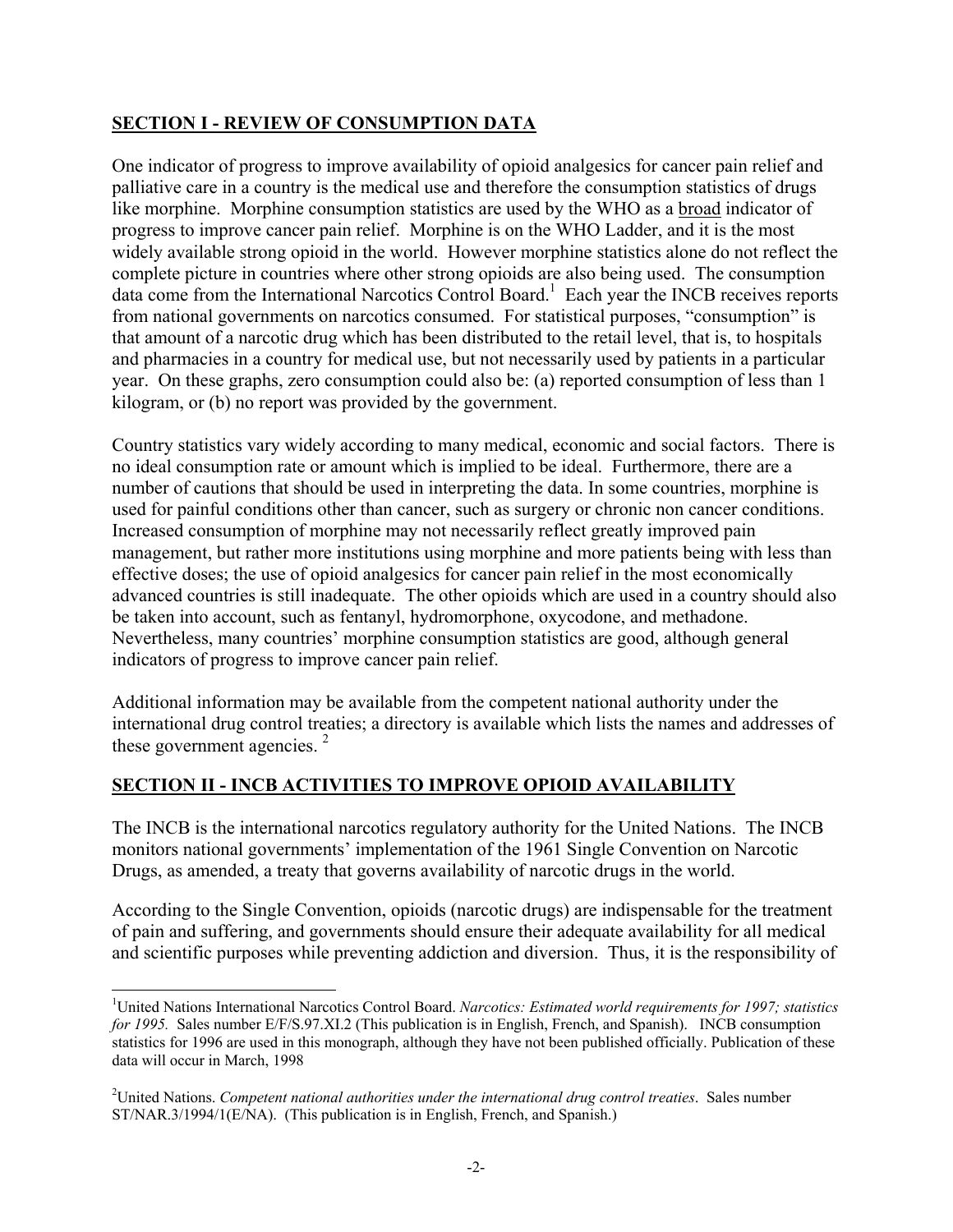national governments (most governments are parties to this treaty) not only to prevent misuse and diversion, but also to ensure availability of opioids for medical needs. The INCB and other United Nations organizations, such as the Commission on Narcotic Drugs, have recognized that opioids are not sufficiently available in the world. The INCB has requested all national governments to (a) re-evaluate their medical needs for opioids, (b) identify and address impediments, and (c) communicate with health professionals to determine the unmet medical need for opioid analgesics. The INCB conclusions and recommendations are provided in the next section.

# **SECTION III. INCB REPORT CONCLUSIONS AND RECOMMENDATIONS (Verbatim)<sup>3</sup>**

- 44. The Board wishes to express its appreciation to the governments that responded to its 1995 survey. The Board notes with satisfaction that a significant number of governments are making efforts to respond to its recommendations; they are increasing their estimates to meet medical demand, issuing national policies to improve medical use of narcotic drugs, supporting educational programmes and examining their health-care systems and laws and regulations for impediments, or are planning to do so.
- 45. Governments reported a number of problems with the availability of narcotic drugs that must be dealt with. Those problems included lack of availability of drugs recommended by WHO, such as oral morphine, in many countries and particularly in hospitals with cancer programmes; insufficient importation; periodic shortages; problems with estimating future medical needs; and national narcotic laws that did not ensure medical availability of narcotic drugs and restricted availability. Although 36 governments reported having examined their health-care systems and laws and regulations for impediments to availability, they represented only 17 per cent of the governments in the world. Those that did so identified numerous impediments, most of which were linked not only to concerns about drug addiction, drug diversion and restrictive national laws, but also to insufficient import or manufacture, as well as problems in national health-care delivery systems, including insufficient training, personnel and facilities and the cost of medication.
- 46. The Board notes that most governments in the world did not respond to its questionnaire; thus, the Board did not have sufficient information concerning approximately one half of the world's population. Among those governments that did not respond were most of the developing and least developed countries, as well as those governments that had frequently failed to submit annual estimates of narcotic drug requirements as required by the 1961 Convention. The Board is cognizant that less developed countries have more difficulty meeting basic health-care needs. Nevertheless, the Board encourages governments of such countries to make efforts to examine their medical needs for narcotic drugs as well as the impediments to their availability, to advise the Board of the results of those efforts and to inform the Board if it can be of assistance. The governments that did not respond included a number of developed countries that the

 3 Junta Internacional de fiscalización de estupefacientes. Informe de la Junta Internacional de Fiscalización de Estupefacientes correspondiente a 1995: Disponibilidad de opiáceos para las necesidades médicas y científicas. Viena, Austria: Naciones Unidas; 1996. *Disponible en http://www.incb.org/s/ar/1995/suppl1sp.pdf*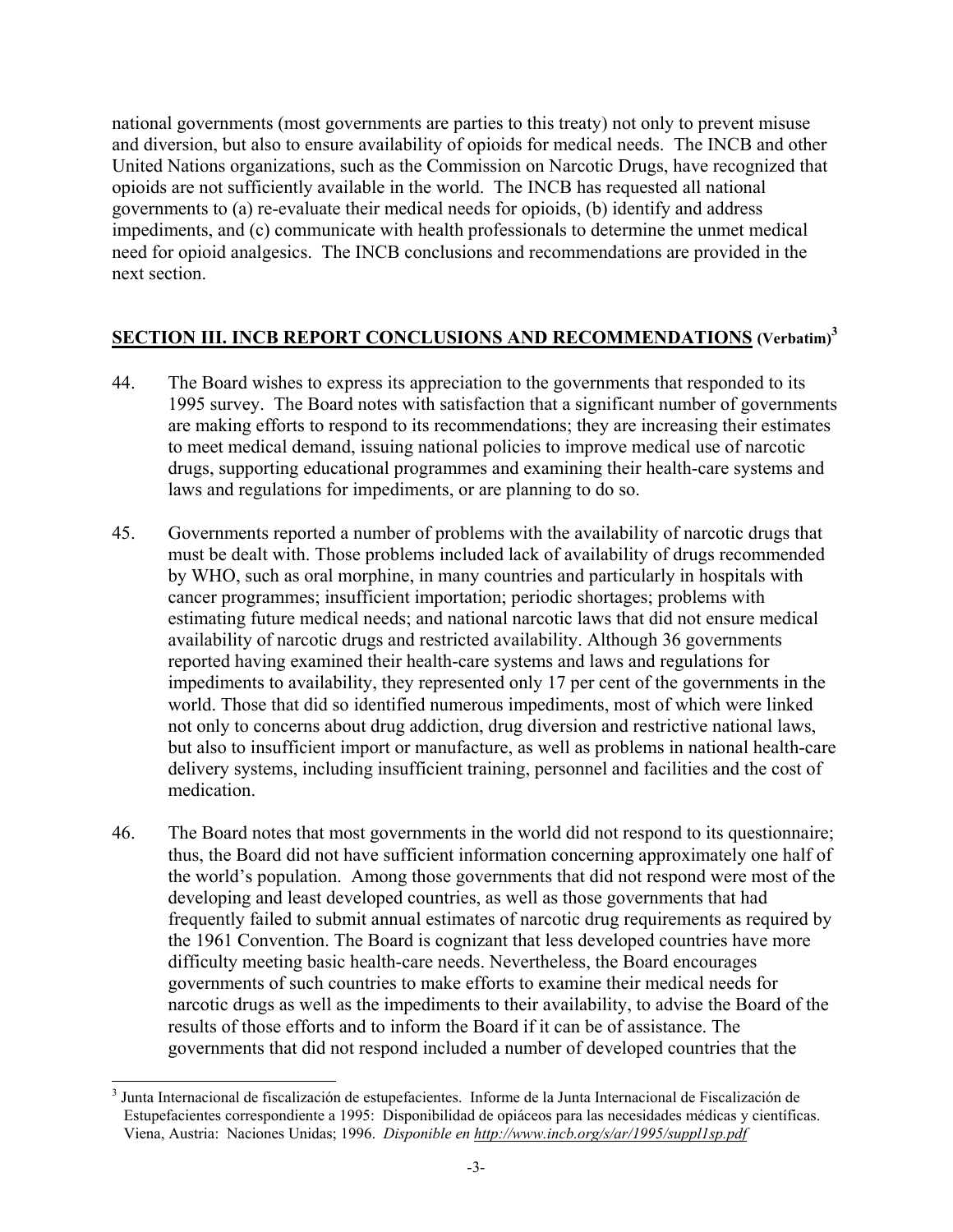Board believes should also concentrate their attention on identifying unmet medical needs.

- 47. The Board concludes that the recommendations contained in its 1989 special report are far from being implemented and that, while there have been efforts by some governments to ensure the availability of narcotic drugs for medical and scientific purposes, it appears that many others have yet to focus on that obligation.
- 48. The Board believes that an efficient national drug control regime must involve not only a programme to prevent illicit trafficking and diversion, but also a programme to ensure the adequate availability of narcotic drugs for medical and scientific purposes. A national drug control programme should have legislative authority reflecting the provisions of the 1961 Convention, delegation of responsibility for implementation, including administrative responsibility for managing import and export licences, estimating medical requirements, reporting required statistics and supervising adequate controls over distribution. Controls over the professionals and medical facilities that distribute narcotic drugs should ensure accountability and prevent diversion while making narcotic drugs available to the patients who need them. Controls should not be such that for all practical purposes they eliminate the availability of narcotic drugs for medical purposes.
- 49. Therefore, bearing in mind the conditions prevailing in individual countries and the availability of resources, the Board concludes that if the recommendations below are implemented there will be significant additional progress towards ensuring adequate availability of narcotic drugs for me scientific purposes. The Board will continue its examination of the situation and will monitor responses to its recommendations.
- 50. The Board will:
	- (a) Increase monitoring of annual estimates submitted by Governments and initiate dialogue as necessary to identify unmet needs and ensure that annual estimates of requirements for narcotic drugs are neither overestimated nor underestimated;
	- (b) Continue to ensure expeditious confirmation of supplementary estimates submitted by Governments to assist them in coping with unforeseeable needs;
	- (c) Encourage Governments to use information from a variety of sources to improve their capability to estimate foreseeable medical needs for narcotics drugs;
	- (d) Encourage Governments to develop drug distribution systems that are well controlled and that will ensure availability of narcotic drugs to patients in medical facilities and in the community;
	- (e) Convene seminars in selected regions or areas for government narcotic control authorities and health-care representatives to facilitate the exchange of information about legal requirements, unmet medical needs, methods of estimating future needs, and ways to improve the availability of narcotic drugs for medical needs;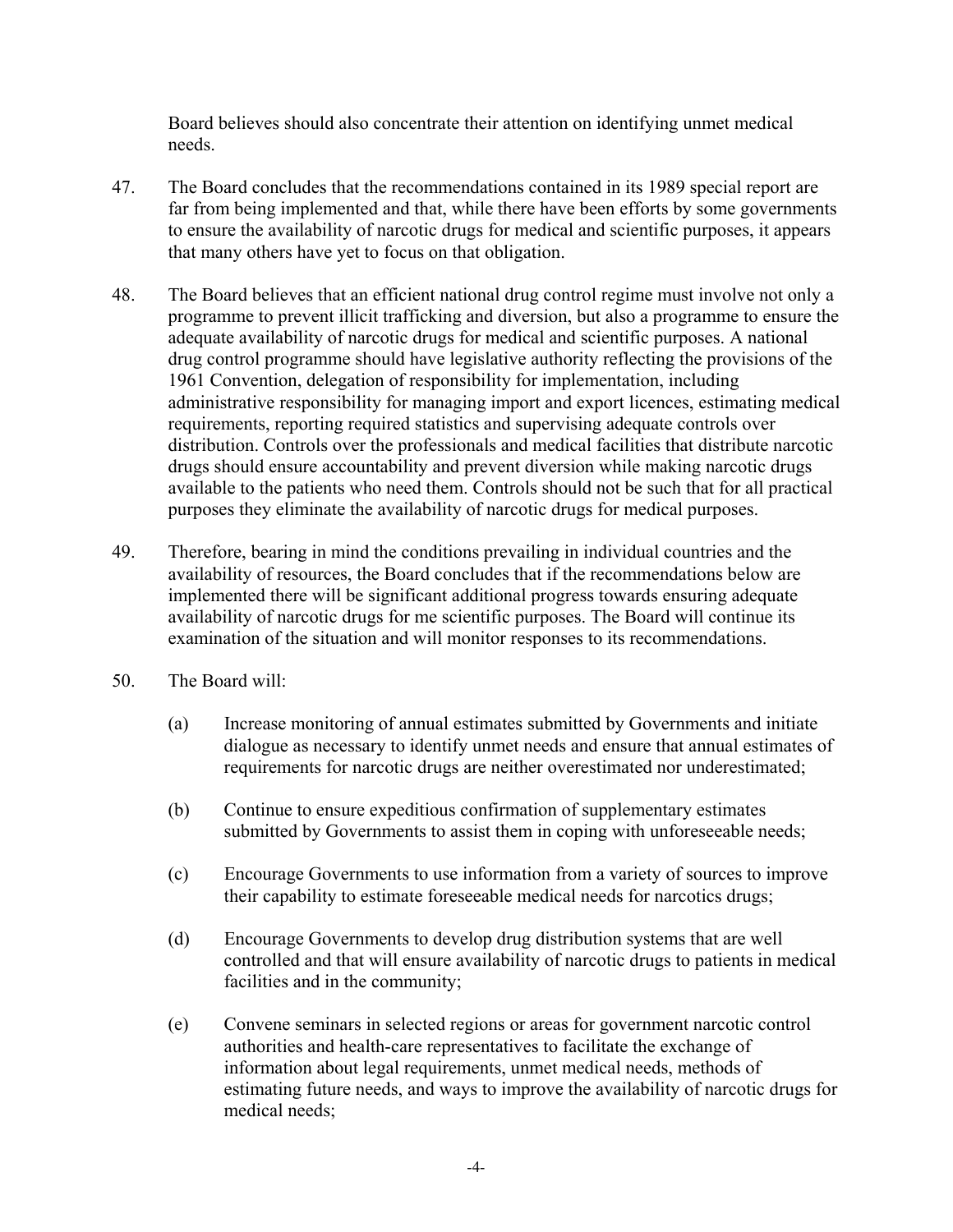- (f) Review on a regular basis national and international developments relevant to improving the availability of narcotic drugs for medical purposes, incorporating updated information and observations into its annual report;
- (g) Re-evaluate in the year 2000 the world situation and the progress of Governments and other organizations in implementing the recommendations below, issuing new findings, conclusions and recommendations.

### **A. Recommendations for consideration by Governments**

- 51. Governments are invited to consider the following recommendations:
	- (a) Governments that have not done so should determine whether there are undue restrictions in national narcotics laws, regulations or administrative policies that impede prescribing, dispensing or needed medical treatment of patients with narcotic drugs, or their availability and distribution for such purposes, and should make the necessary adjustments;
	- (b) Governments that have not done so should, in response to the recommendations contained in the 1989 special report of the Board, critically examine their methods for assessing medical needs for narcotic drugs and should make suitable arrangements for ensuring their availability;
	- (c) Governments should establish a system to collect information from medical facilities that care for surgical, cancer and other patients, from organizations that are working to improve the rational use of narcotic drugs and from manufacturers, distributors, exporters and importers and should establish groups of knowledgeable individuals to assist in obtaining information about changing medical needs;
	- (d) Governments should add to their annual estimates of requirements for narcotic drugs a margin of 10 per cent to allow for the possibility of increased consumption from such general causes as population growth, evolution of health services and trends in the incidence of diseases and their treatment and, if need be, should add an even greater margin in countries or territories where there is rapid economic and social development or rapid expansion of the medical use of drugs, including the introduction of new formulations or drugs;
	- (e) Governments that experience interruptions in supply of narcotic drugs because of delays in importation or for other reasons should examine the situation and develop a system to accomplish in a timely manner the steps involved, such as issuing licences, arranging for payment, carrying out paperwork, transporting the drugs, taking the drugs through customs and distributing the drugs to medical facilities;
	- (f) Governments should determine whether their national narcotic laws contain elements of the 1961 Convention and the 1972 Protocol that take into account the fact that the medical use of narcotic drugs continues to be indispensable for the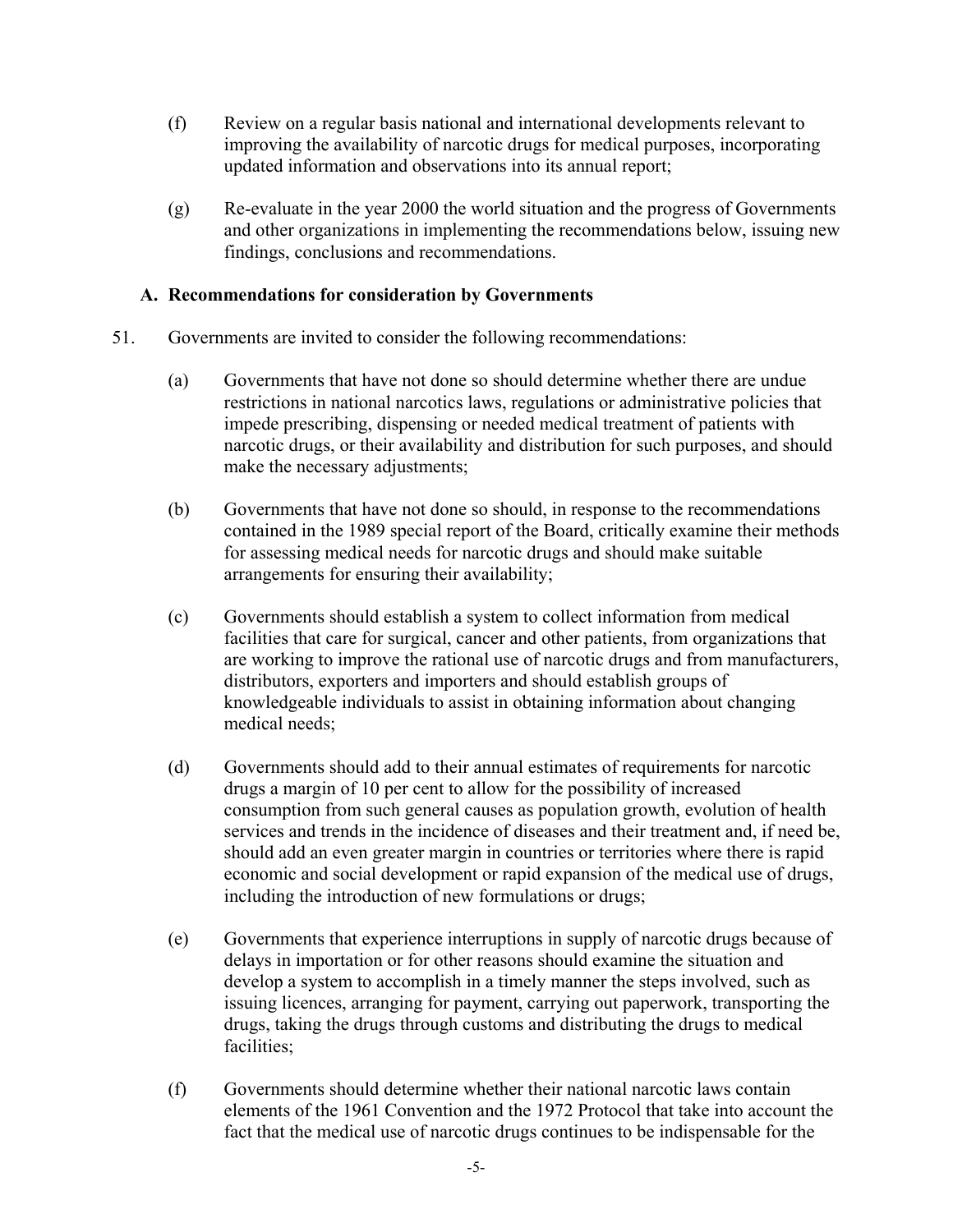relief of pain and suffering and the fact that adequate provision must be made to ensure the availability of narcotic drugs for such purposes and to ensure that administrative responsibility has been established and that personnel are available for the implementation of those laws;

- (g) Governments should inform health professionals about the WHO analgesic method for cancer pain relief;
- (h) Governments should communicate with health professionals about the legal requirements for prescribing and dispensing narcotic drugs and should provide an opportunity to discuss mutual concerns;
- (i) Governments should inform the Board about progress and needs concerning implementation of the present recommendations;
- (j) Governments that did not reply to the 1995 questionnaire of the Board should do so.

# **B. Recommendations for consideration by the United Nations International Drug Control Programme**

- 52. The following recommendations are for consideration by the United Nations International Drug Control Programme (UNDCP):
	- (a) The UNDCP model national legislation on the control of narcotic drugs should contain provisions that recognize the obligation to ensure the availability of narcotic drugs for medical and scientific purposes;
	- (b) The UNDCP national drug control master plan should include policies, strategies and administrative measures for accomplishing the responsibilities associated with the obligation to ensure the availability of narcotic drugs for medical and scientific purposes;
	- (c) UNDCP should assist Governments in improving legislation and administrative capabilities to implement the obligation to ensure the availability of narcotic drugs for medical and scientific purposes;
	- (d) UNDCP should review situations where lack of resources prevents a Government from ensuring the availability of narcotic drugs for medical and scientific purposes and should identify sources of assistance.

# **C. Recommendations for consideration by the Commission on Narcotic Drugs**

53. The Commission on Narcotic Drugs should call on Member States to give full consideration to the present special report and the recommendations contained in it, in the light of the following: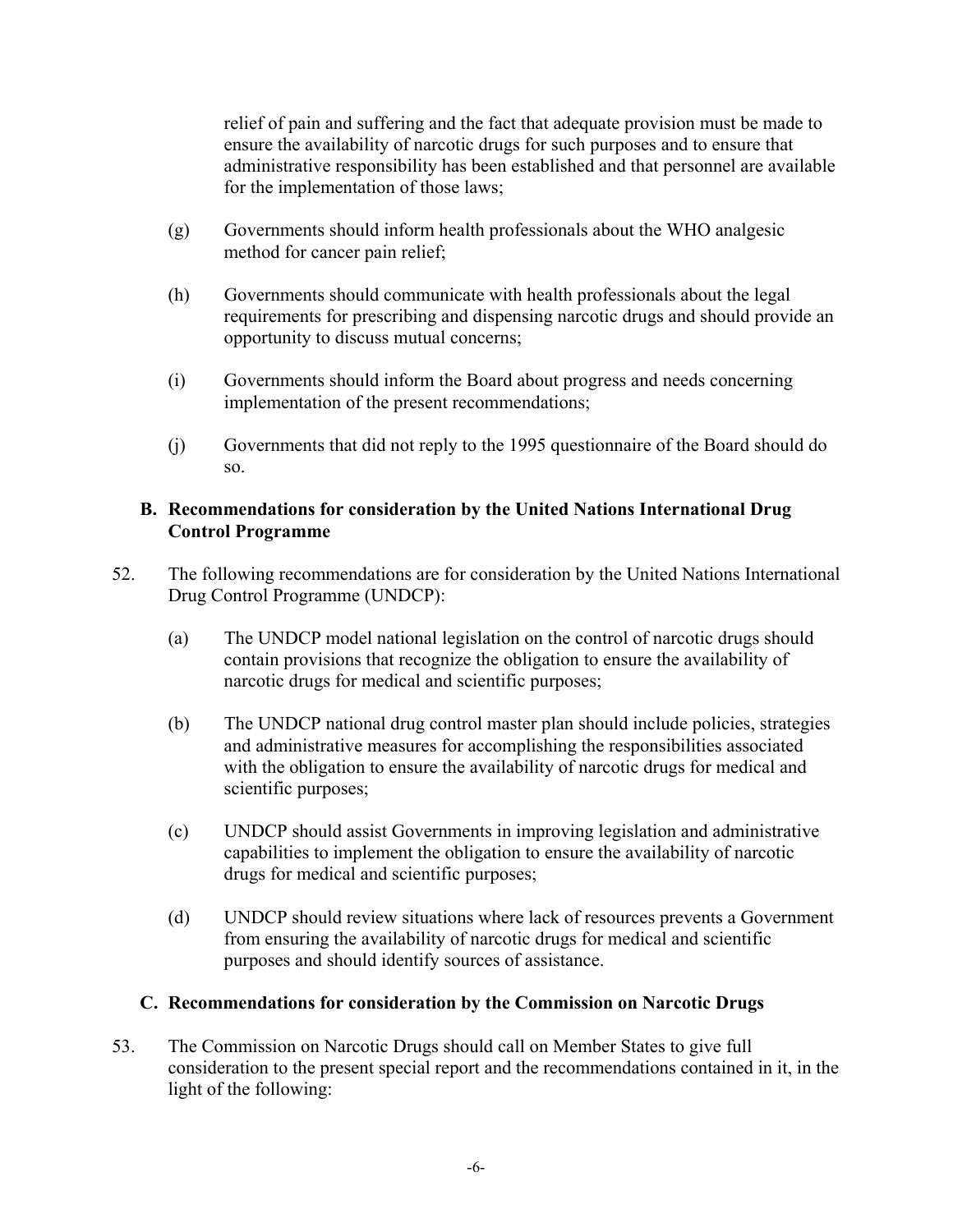- (a) The worldwide extent of unrelieved pain and suffering associated with diseases such as cancer and AIDS;
- (b) The relatively recent medical advances that make pain relief possible;
- (c) The fact that morphine and other narcotic analgesics must be available to provide such relief;
- (d) The fact that there continues to be unmet medical needs for narcotic drugs particularly but not only in less developed countries;
- (e) The obligation of parties to the 1961 Convention or to that Convention as amended by the 1972 Protocol to ensure the availability of narcotic drugs for medical and scientific purposes.

### **D. Recommendations for consideration by the World Health Organization**

- 54. WHO is encouraged to consider the following recommendations:
	- (a) WHO should expand its efforts to provide Governments with information about its analgesic method for the relief of cancer pain and to educate the public, health professionals and policy makers about the rational medical use of narcotic drugs, including the analgesic method for the relief of cancer pain;
	- (b) WHO should continue to inform the public, health professionals, competent authorities and policy makers about the correct definition of terms regarding dependence, as well as their significance or lack of significance when narcotic analgesics are used to treat cancer pain under medical supervision;
	- (c) WHO should, in cooperation with the Board, assist Governments in developing adequately controlled drug distribution systems that are capable of providing narcotic drugs to patients in hospitals and in the community;
	- (d) WHO should encourage health-care organizations to communicate with national narcotic control authorities about the rational use of narcotic drugs, legal requirements, unmet medical needs and impediments to availability;
	- (e) WHO should expand its efforts to develop methods that can be used by governmental and non-governmental organizations to identify impediments to the appropriate medical availability of narcotic drugs;
	- (f) WHO should continue to evaluate whether national essential drug lists and formularies contain the narcotic drugs that are needed for cancer pain relief;
	- (g) WHO should inquire into the extent to which and the reasons why non-narcotic drugs are used in lieu of narcotic drugs for the treatment of severe pain, including the medical and regulatory factors behind that approach.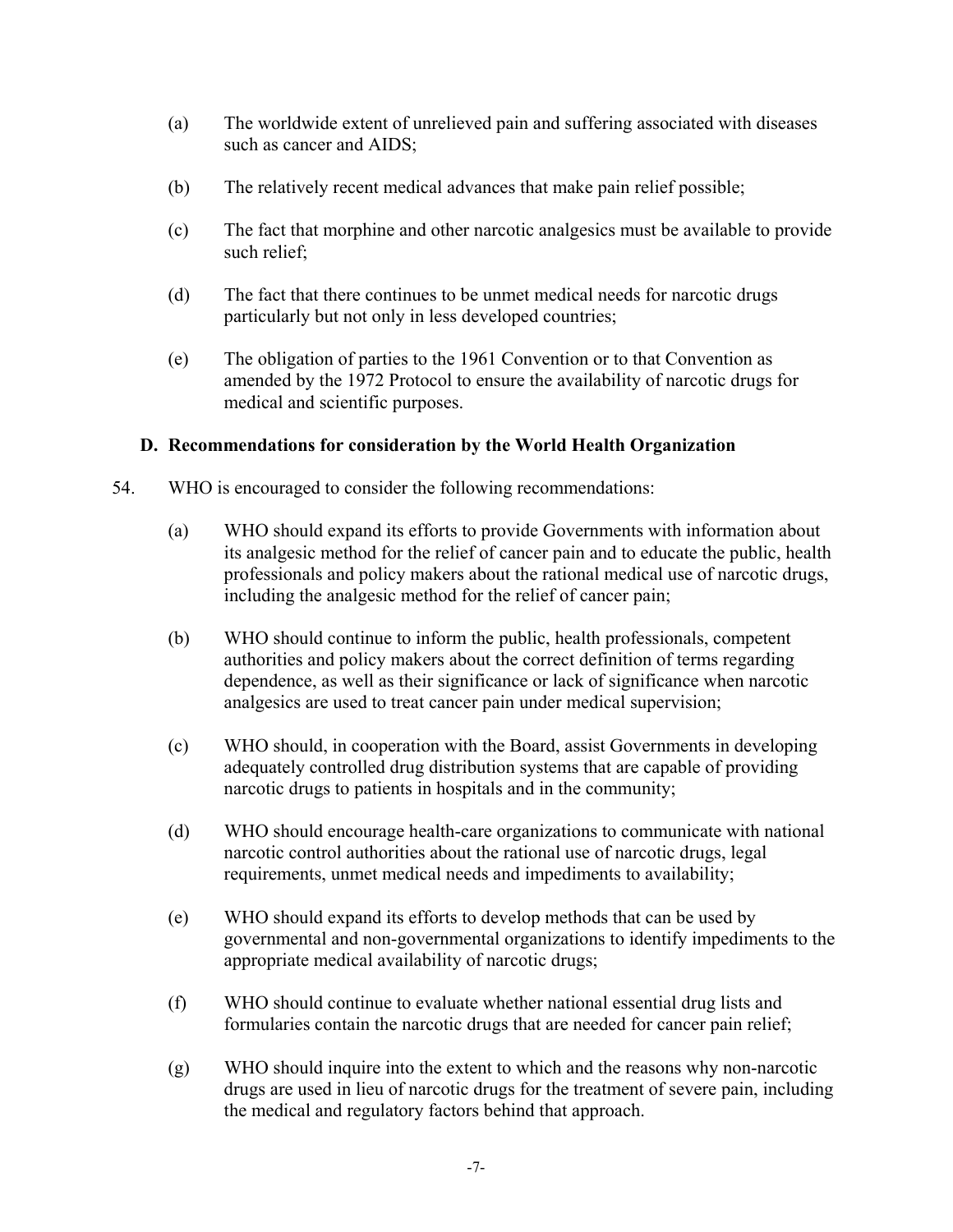### **E. Recommendations for consideration by international and regional drug control, health and humanitarian organizations**

55. International and regional drug control, health and humanitarian organizations are encouraged to consider the following recommendation: international and regional organizations that assist Governments with drug control, health and humanitarian aid should consider ways in which they can promote the WHO analgesic method for the relief of pain and support making narcotic analgesics available under adequate control.

### **F. Recommendations for consideration by educational institutions and nongovernmental health-care organizations, including the International Association for the Study of Pain and other health-care representatives**

- 56. Educational institutions and non-governmental health-care organizations are encouraged to consider the following recommendations:
	- (a) Educational institutions and non-governmental health-care organizations, including the International Association for the Study of Pain and other health-care representatives, should teach students in health-care professions and licensed practitioners about the rational use of narcotic drugs, their adequate control and the correct use of terms related to dependence;
	- (b) Educational institutions and non-governmental health-care organizations, including the International Association for the Study of Pain and other health-care representatives, should establish ongoing communication with Governments about national requirements for the medical use of narcotic drugs, unmet needs for narcotic drugs and impediments to the availability of narcotic drugs for medical purposes.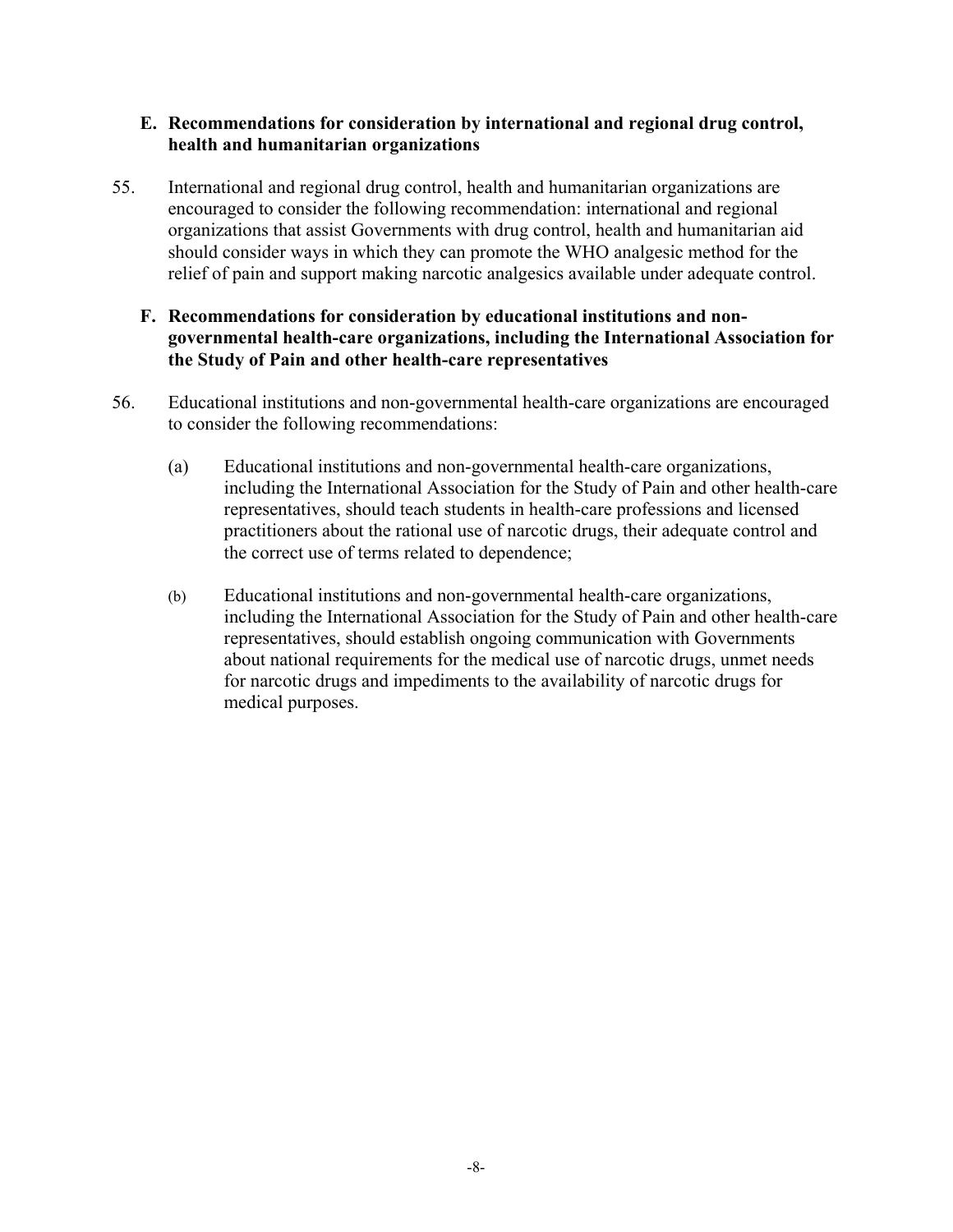# **Per Capita Global Consumption of Morphine , 1999**



Source: International Narcotics Control Board; United Nations "Demographic Yearbook," 1999 By: Pain & Policy Studies Group, University of Wisconsin/WHO Collaborating Center, 2002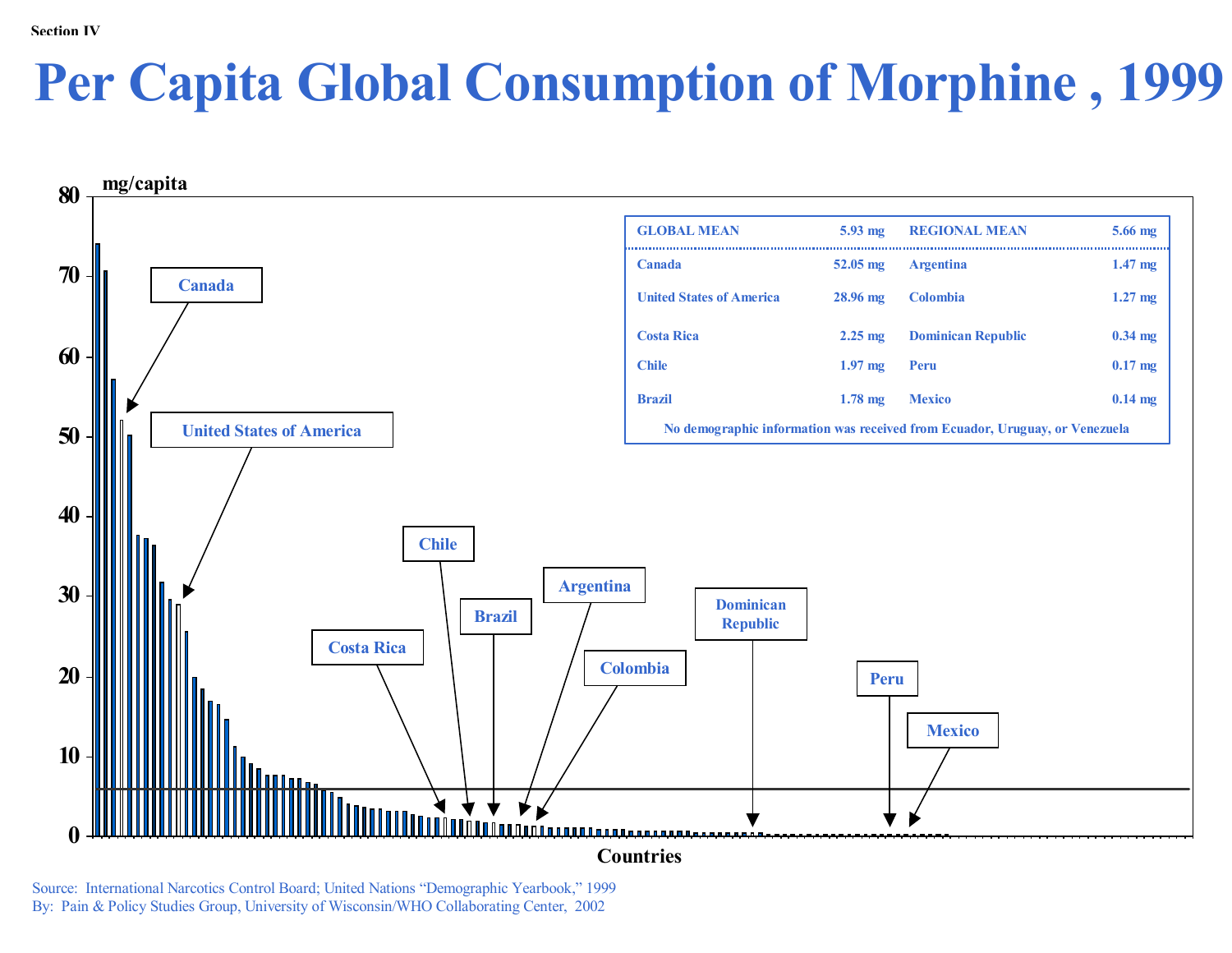# **Consumption of Morphine, Latin American and the World, 1999 (mg/capita)**

|                                  | mg/capita |                              | mg/capita |                                 | mg/capita |
|----------------------------------|-----------|------------------------------|-----------|---------------------------------|-----------|
| <b>Islas Malvinas</b>            | 74.0000   | <b>Bulgaria</b>              | 2.0328    | Brunei Darussalam               | 0.2447    |
| Dinamarca                        | 70.7567   | <b>Chile</b>                 | 1.9670    | Mauritius                       | 0.2240    |
| Australia                        | 57.0705   | Jamaica                      | 1.9531    | Irán (República Islámica del)   | 0.2025    |
| Canadá                           | 52.0475   | <b>Barbados</b>              | 1.7903    | Paraguay                        | 0.2001    |
| Islandia                         | 50.2545   | Brasil                       | 1.7769    | Islas Turcas y Caicos           | 0.1875    |
| Nueva Zelandia                   | 37.6505   | Georgia                      | 1.5566    | Kuwait                          | 0.1846    |
| Suecia                           | 37.2499   | Seychelles                   | 1.4750    | Perú                            | 0.1741    |
| Austria                          | 36.3185   | <b>Argentina</b>             | 1.4729    | Egipto                          | 0.1625    |
| Francia                          | 31.7967   | Belarús                      | 1.3208    | <b>Antigua and Barbuda</b>      | 0.1493    |
| Noruega                          | 29.7250   | Colombia                     | 1.2733    | México                          | 0.1437    |
| <b>Estados Unidos de América</b> | 28.9582   | Republic of Korea            | 1.1849    | Botswana                        | 0.1353    |
| Suecia                           | 25.7126   | <b>Bahamas</b>               | 1.1595    | Mongolia                        | 0.1282    |
| Reino Unido                      | 19.9868   | Líbano                       | 1.0343    | Jordania                        | 0.1223    |
| Kazajstán                        | 18.3779   | Túnez                        | 1.0121    | Marreucos                       | 0.1158    |
| Alemania                         | 16.8477   | Singapur                     | 1.0110    | China                           | 0.1102    |
| Irlanda                          | 16.5869   | Aruba                        | 0.9894    | República Árabe Siria           | 0.1059    |
| Israel                           | 14.5262   | Letonia                      | 0.9807    | Nicaragua                       | 0.0972    |
| Bélgica                          | 11.3191   | Antillas Neerlandesas        | 0.9488    | Zambia                          | 0.0961    |
| Países Bajos                     | 9.9081    | Granada                      | 0.8602    | India                           | 0.0884    |
| Eslovenia                        | 9.0669    | Malasia                      | 0.8440    | Yugoslavia                      | 0.0715    |
| Luxemburgo                       | 8.4149    | Fiji                         | 0.7680    | Islas Wallis y Futuna           | 0.0714    |
| Eslovaquia                       | 7.6669    | Croacia                      | 0.7398    | Kirguistán                      | 0.0711    |
| Nueva Caledonia                  | 7.6553    | Grecia                       | 0.6899    | Iraq                            | 0.0696    |
| Finlandia                        | 7.5398    | San Vicente y las Granadinas | 0.6696    | Myanmar                         | 0.0521    |
| España                           | 7.2408    | <b>Bahrein</b>               | 0.6261    | Uzbekistán                      | 0.0519    |
| Hungría                          | 7.1883    | Macao                        | 0.6244    | Rwanda                          | 0.0510    |
| Japón                            | 6.7843    | Albania                      | 0.6200    | Dominica                        | 0.0423    |
| Polonia                          | 6.5055    | Omán                         | 0.5557    | Argelia                         | 0.0392    |
| Namibia                          | 5.6814    | <b>Saint Kitts y Nevis</b>   | 0.5385    | Honduras                        | 0.0377    |
| Czech Republic                   | 5.4825    | Federación de Rusia          | 0.5191    | Bolivia                         | 0.0232    |
| Republic of Palau                | 4.7895    | Armenia                      | 0.5036    | Pakistán                        | 0.0223    |
| Estonia                          | 3.9610    | República de Moldova         | 0.4306    | Vanuatu                         | 0.0215    |
| <b>Islas Caimán</b>              | 3.8108    | Panamá                       | 0.4279    | Nepal                           | 0.0150    |
| RAE de Hong Kong                 | 3.5837    | Sierra Leona                 | 0.4240    | Jamahiriya Árabe Libia          | 0.0132    |
| Malta                            | 3.3990    | Arabia Saudita               | 0.4169    | Guatemala                       | 0.0087    |
| Sudáfrica                        | 3.3620    | Emiratos Árabes Unidos       | 0.3824    | Uganda                          | 0.0083    |
| La ex Rep. Yug. de Macedonia     | 3.2700    | República Dominicana         | 0.3434    | Guyana                          | 0.0082    |
| Andorra                          | 3.0933    | Turquía                      | 0.3407    | Cabo Verde                      | 0.0072    |
| Djibouti                         | 3.0843    | <b>Islas Cook</b>            | 0.3158    | Camboya                         | 0.0056    |
| Portugal                         | 2.6719    | Sri Lanka                    | 0.3064    | Indonesia                       | 0.0054    |
| Cuba                             | 2.5746    | Suriname                     | 0.2892    | Eritrea                         | 0.0051    |
| Italia                           | 2.3543    | Tailandia                    | 0.2868    | Níger                           | 0.0048    |
| Chipre                           | 2.2935    | Tonga                        | 0.2857    | Madagascar                      | 0.0045    |
| Costa Rica                       | 2.2502    | Samoa                        | 0.2485    | República Democrática del Congo | 0.0033    |
| Lituania                         | 2.1614    | Qatar                        | 0.2479    | República Unida de Tanzanía     | 0.0014    |
|                                  |           |                              |           |                                 |           |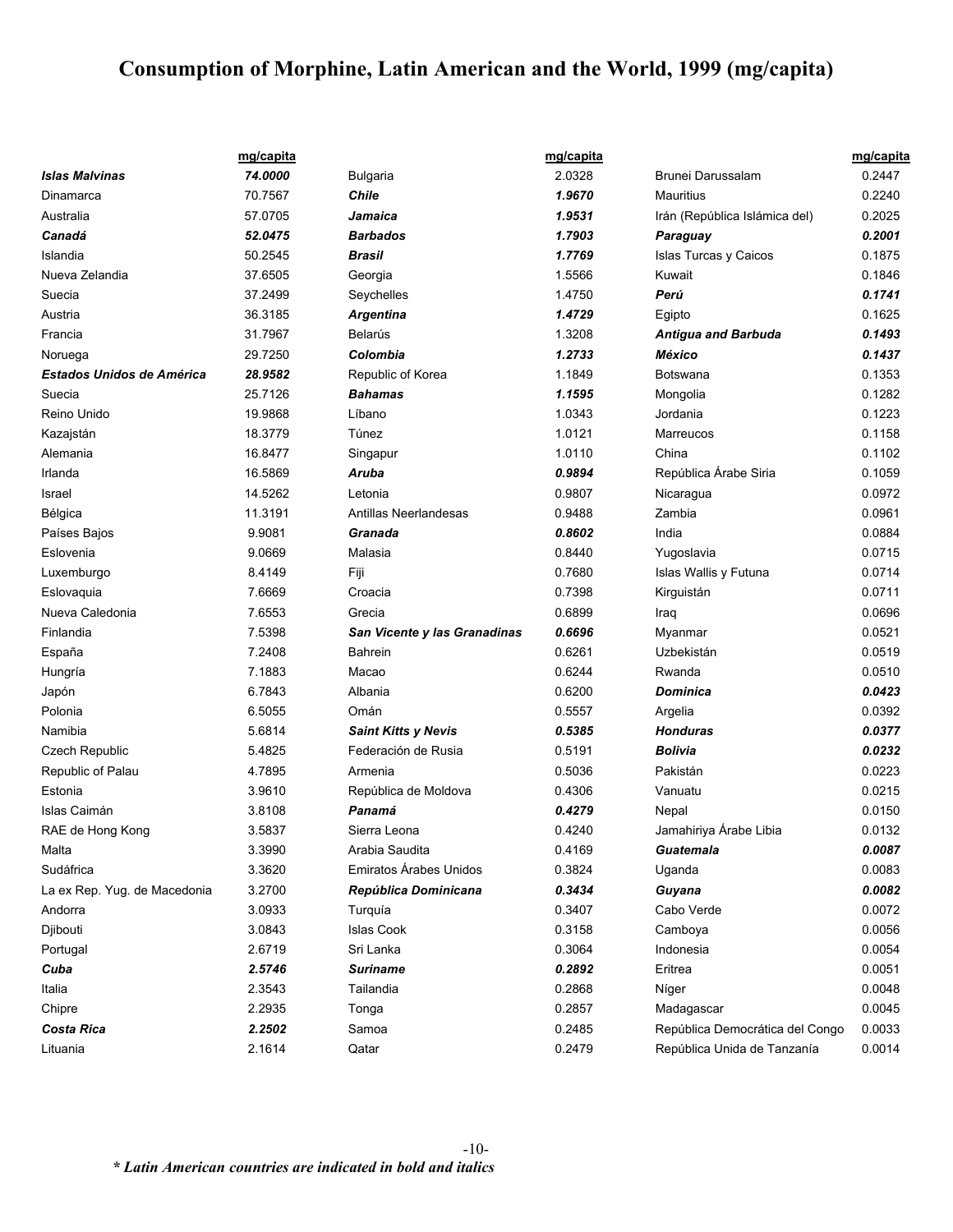# **Consumption of selected opioid analgesics, 1999 Consumption of selected opioid analgesics, 1999 (mg/capita) (mg/capita)**

|                                  | Fentanyl | <b>Methadone</b> | <b>Morphine</b> | Oxycodone | <b>Pethidine</b> |
|----------------------------------|----------|------------------|-----------------|-----------|------------------|
| <b>Global mean</b>               | 0.05     | 6.89             | 5.93            | 2.83      | 3.88             |
| <b>Regional mean</b>             | 0.04     | 2.76             | 5.66            | 4.51      | 6.56             |
| <b>Argentina</b>                 | 0.0048   | --               | 1.47            | 0.04      | 0.68             |
| <b>Brazil</b>                    | 0.01     |                  | 1.78            |           | 2.88             |
| Canada                           | 0.28     | 10.32            | 52.05           | 15.89     | 31.44            |
| <b>Chile</b>                     | 0.01     | 0.10             | 1.97            | 0.03      | 1.01             |
| Colombia                         | 0.01     | 0.03             | 1.27            | 0.17      | 0.53             |
| <b>Costa Rica</b>                | 0.0045   | 0.16             | 2.25            |           | 0.51             |
| <b>Ecuador</b>                   | 0.01     | --               | --              | 0.03      | 0.0002           |
| <b>Estados Unidos de América</b> | 0.47     | 19.41            | 28.96           | 42.46     | 25.56            |
| <b>Mexico</b>                    | 0.0043   | 0.04             | 0.14            | 0.32      | --               |
| Peru                             | 0.0029   | 0.02             | 0.17            | 0.04      | 0.55             |
| <b>Dominican Republic</b>        | 0.0002   | --               | 0.34            | 0.01      | 0.19             |
| <b>Uruguay</b>                   | --       | --               | --              |           |                  |
| Venezuela                        | 0.0024   | 0.10             |                 | 0.05      | 0.20             |

-- = No report was received

Source: International Narcotics Control Board; United Nations "Demographic Yearbook," 1999 By: Pain & Policy Studies Group, University of Wisconsin/WHO Collaborating Center, 2002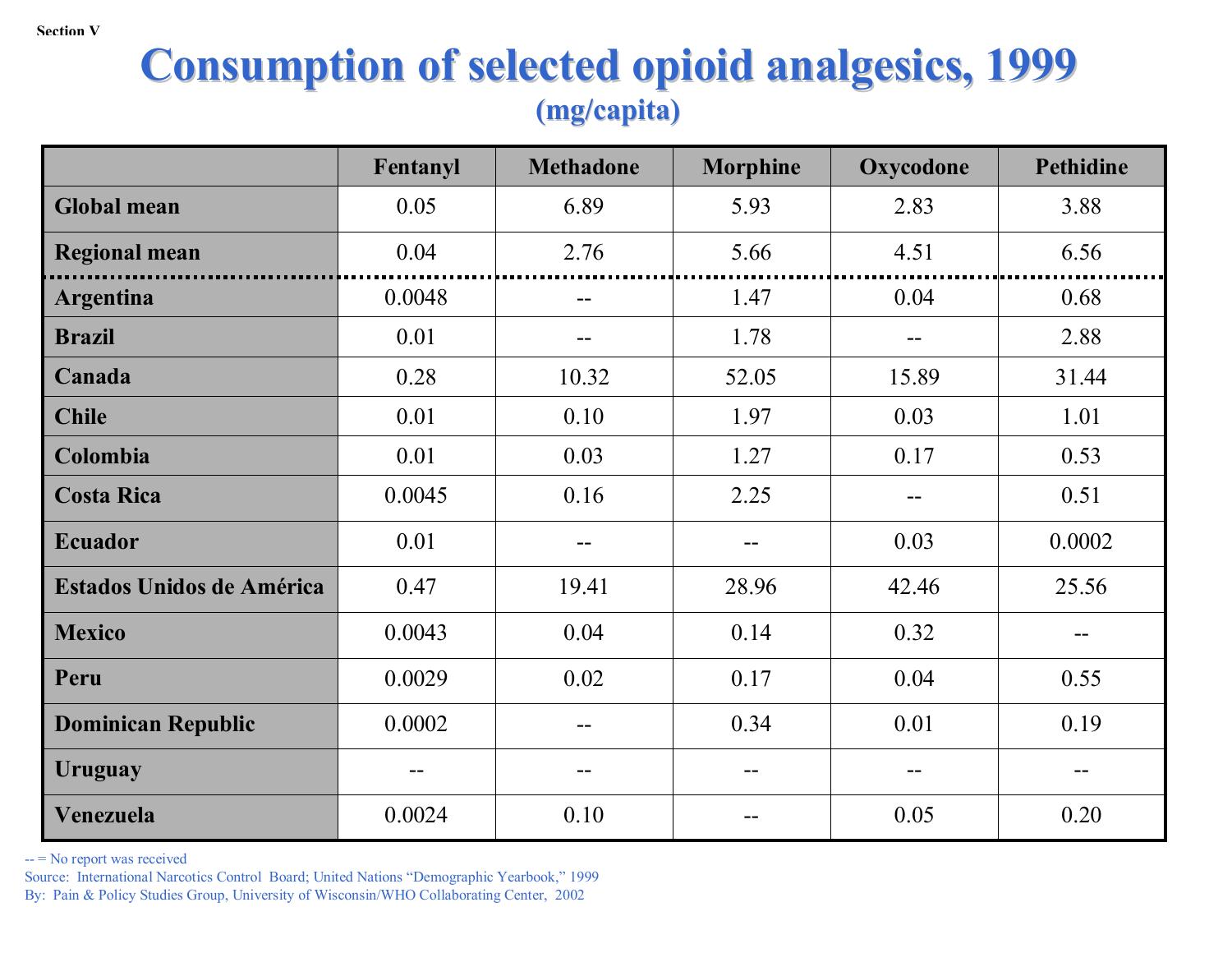

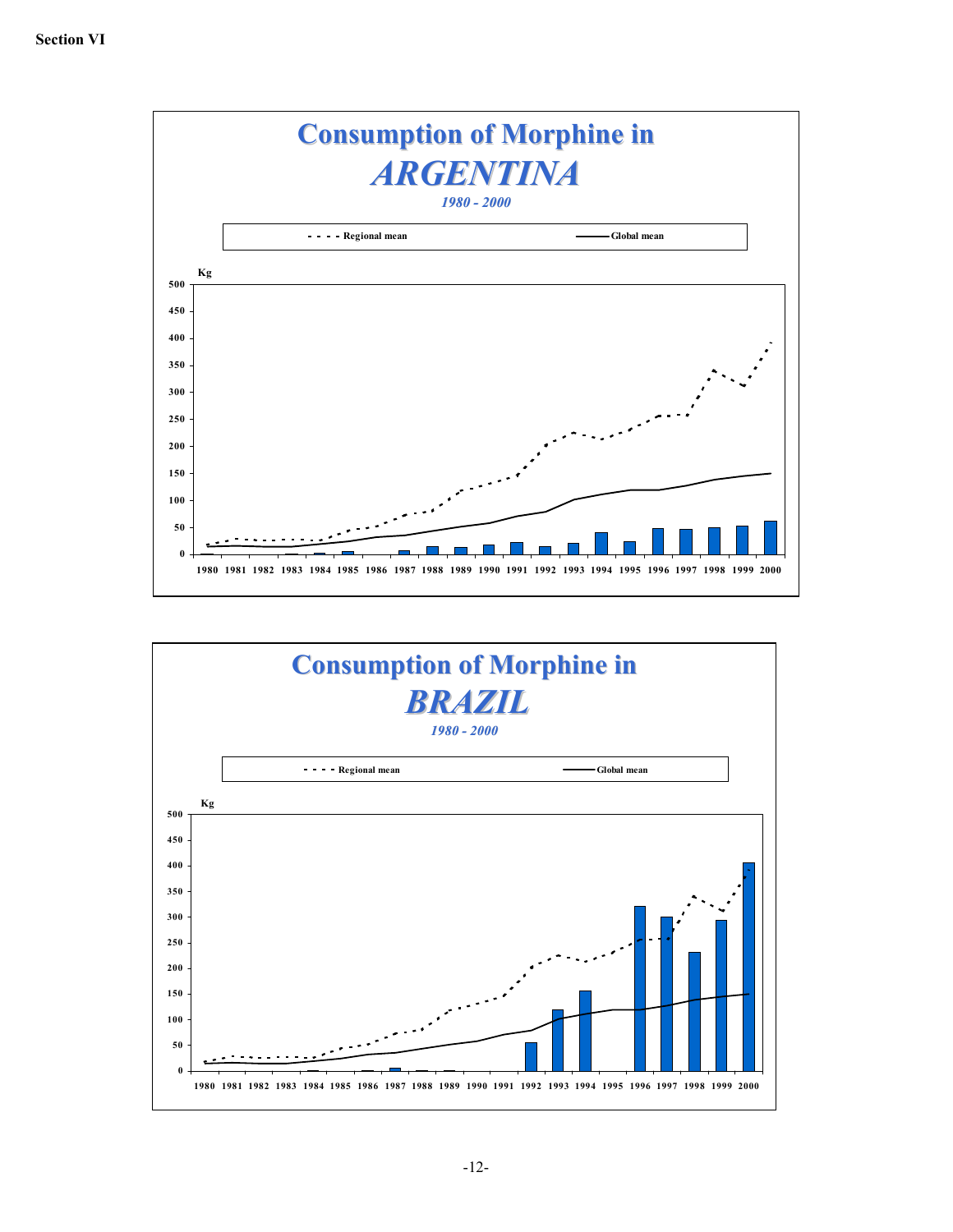

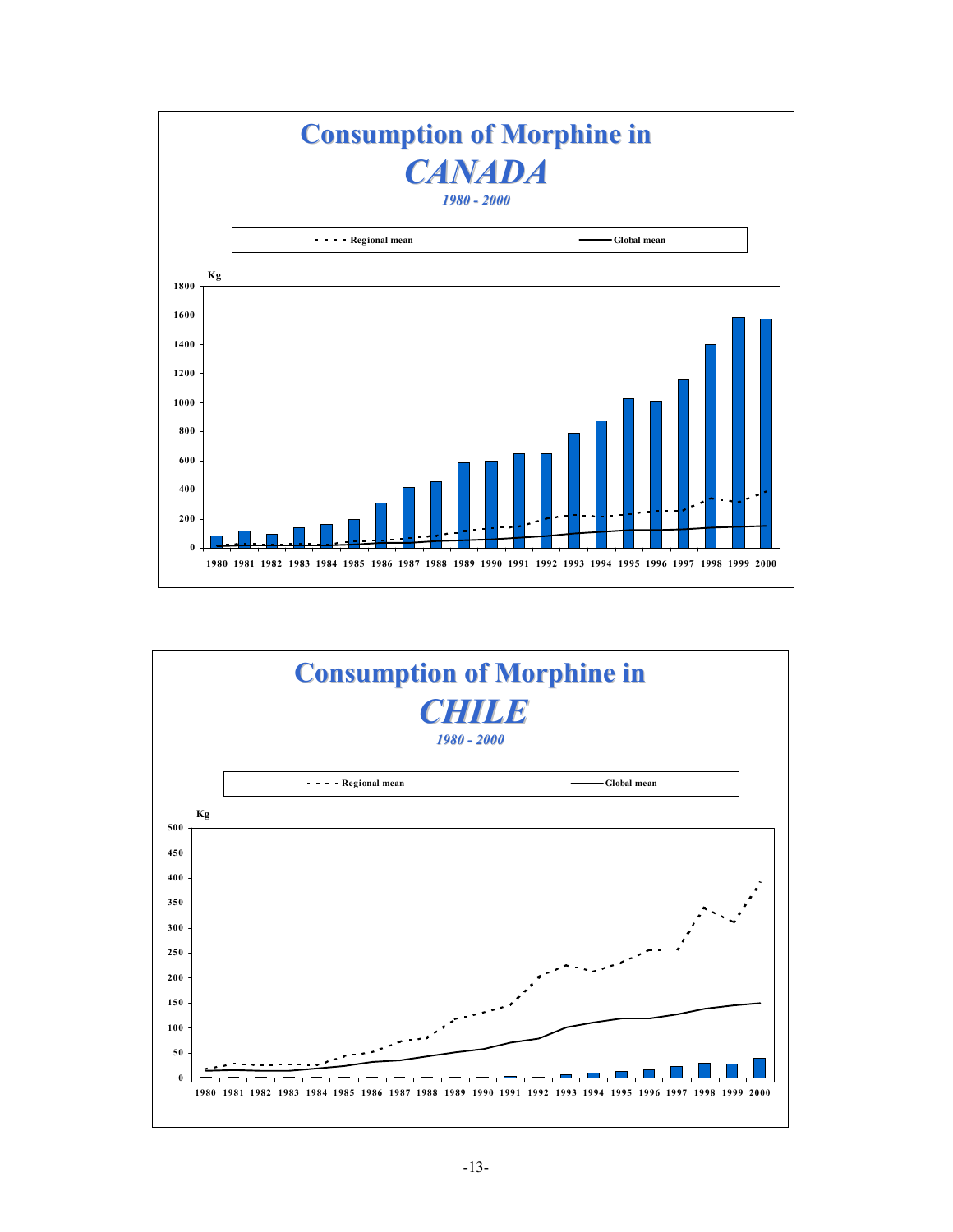

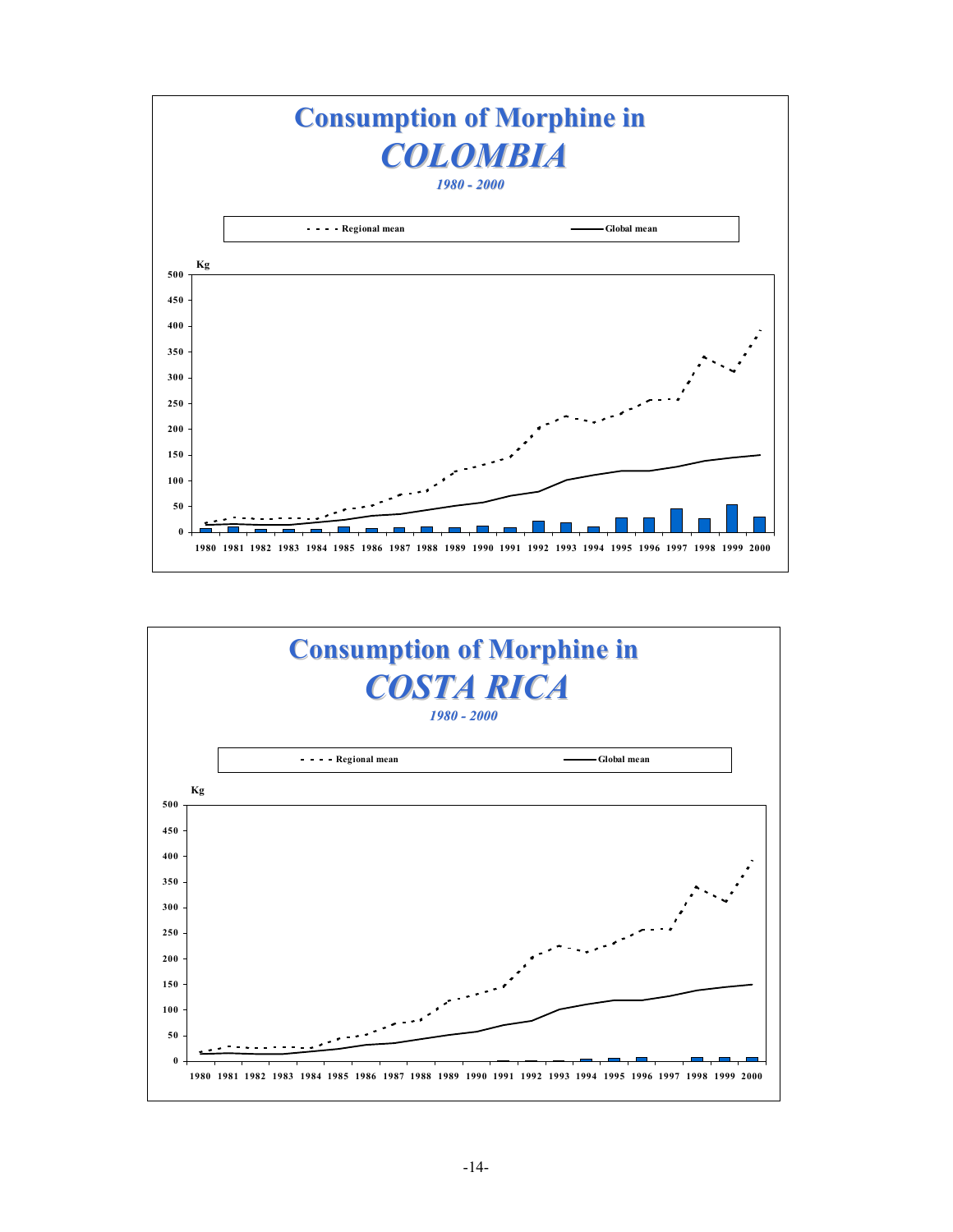

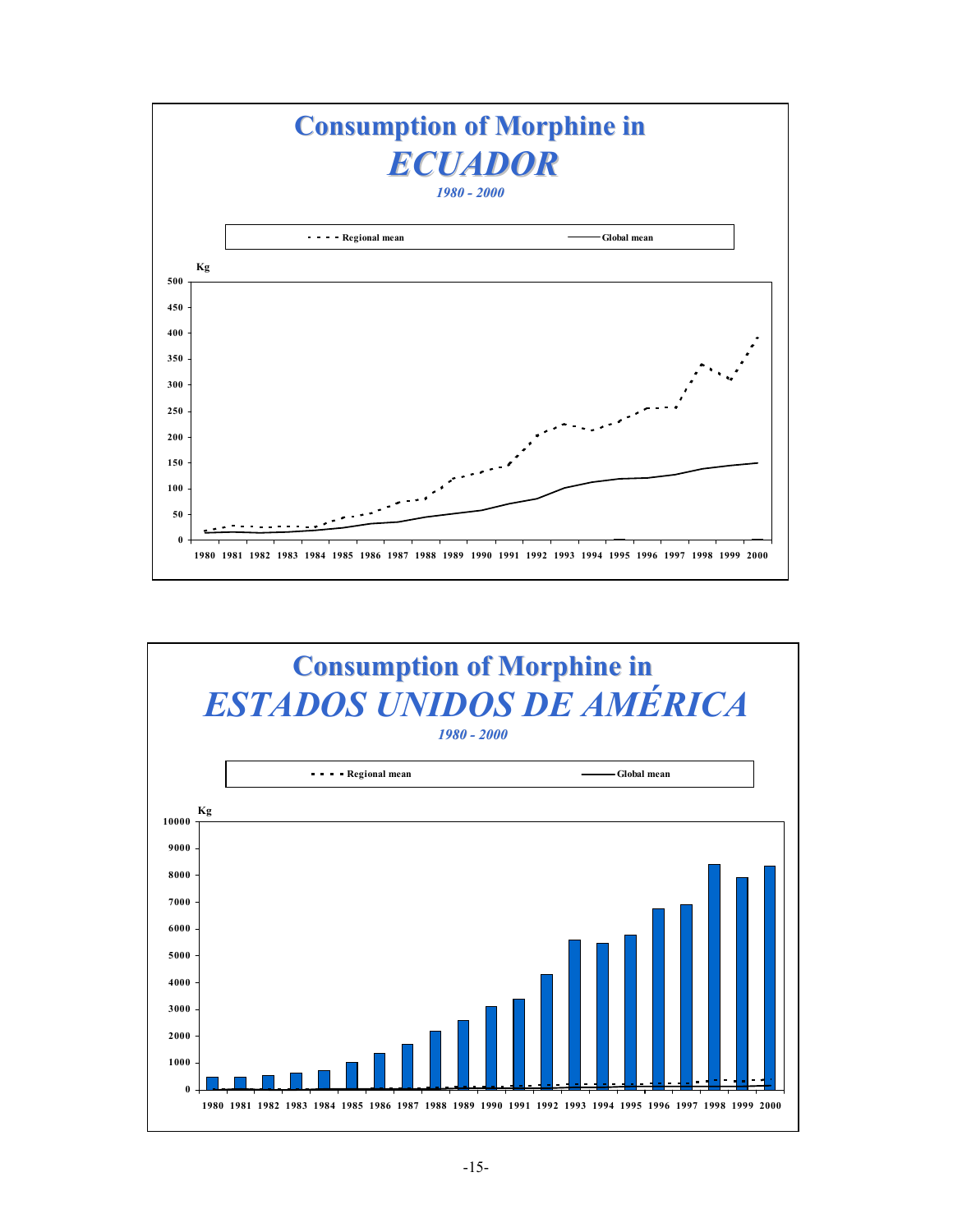

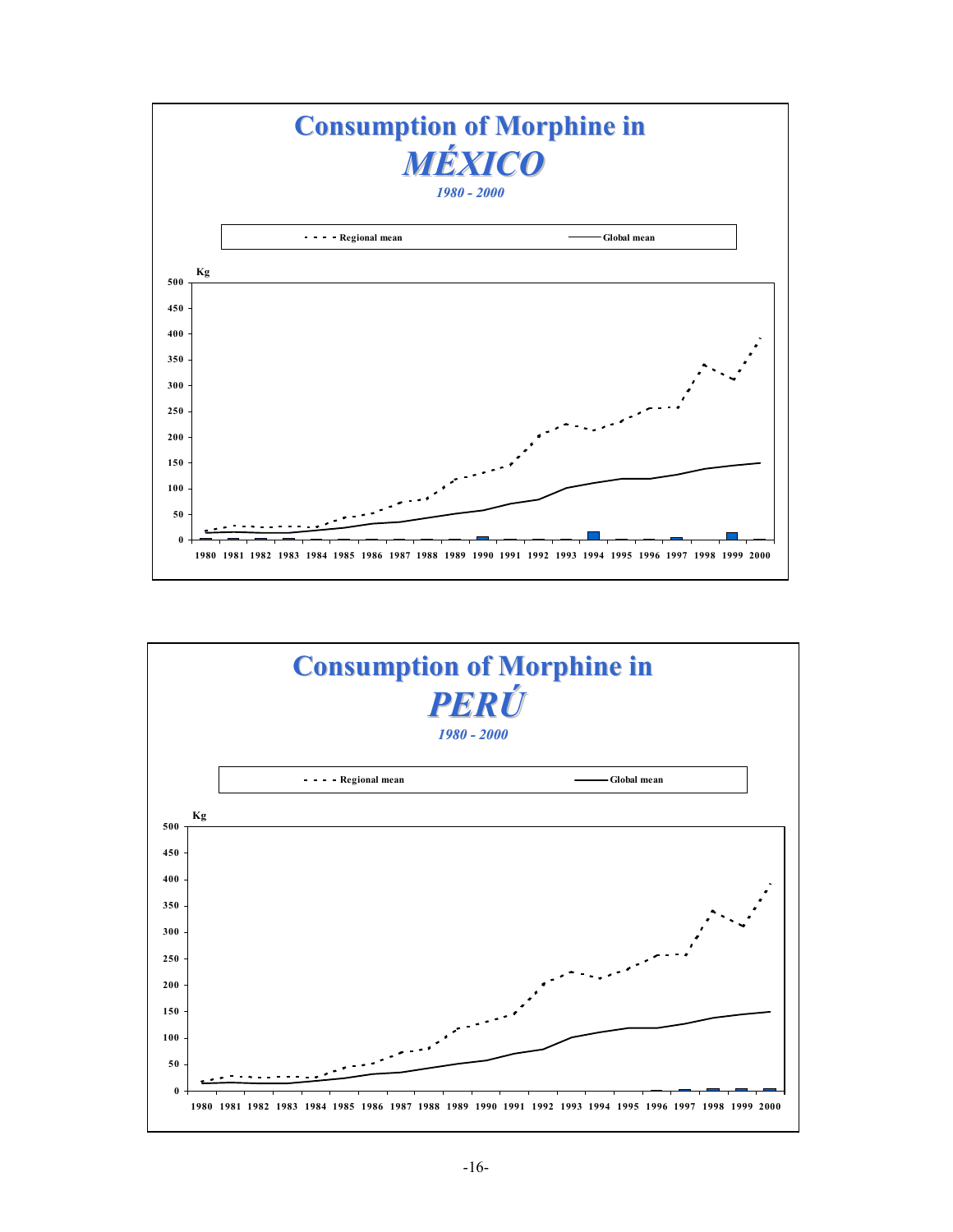

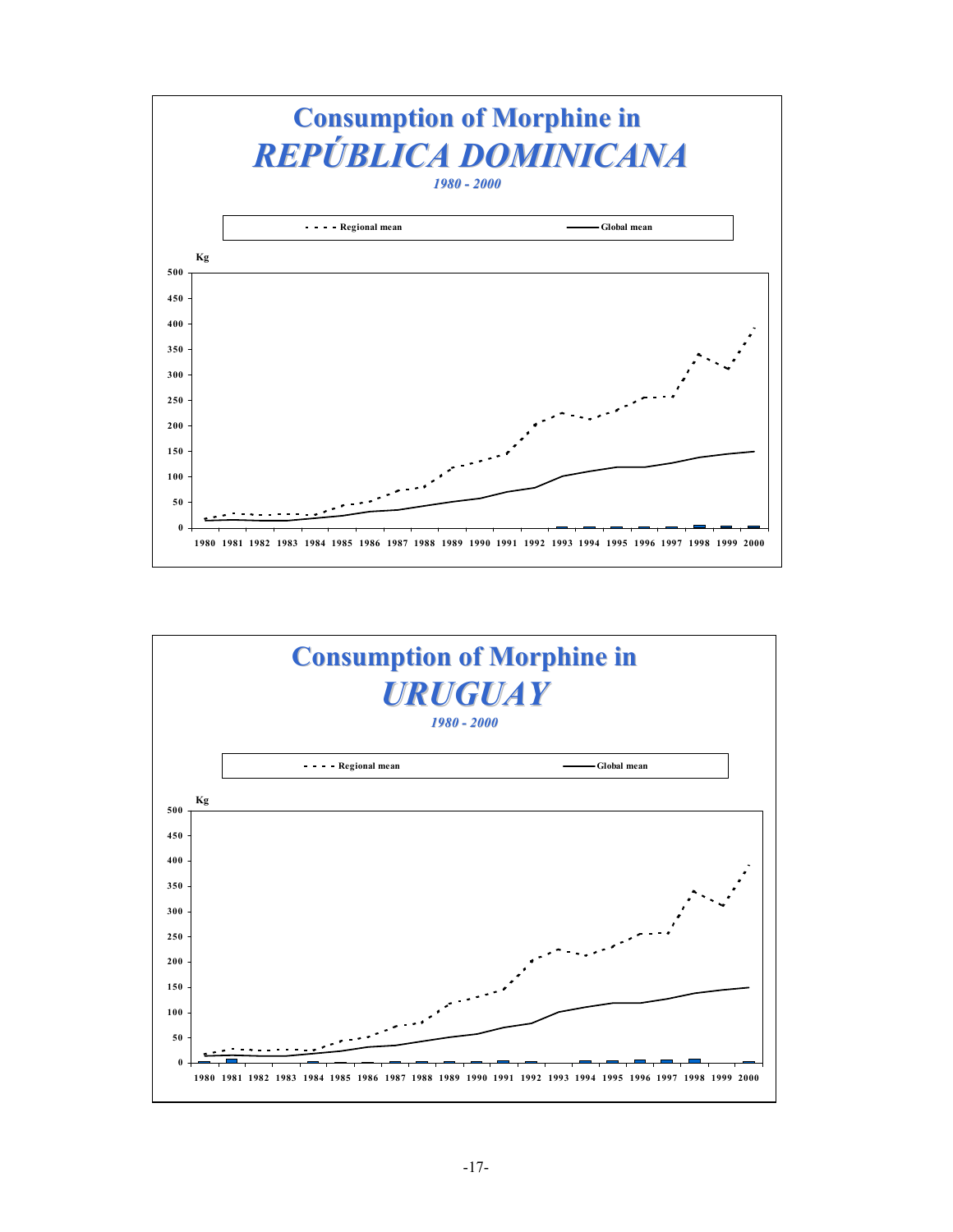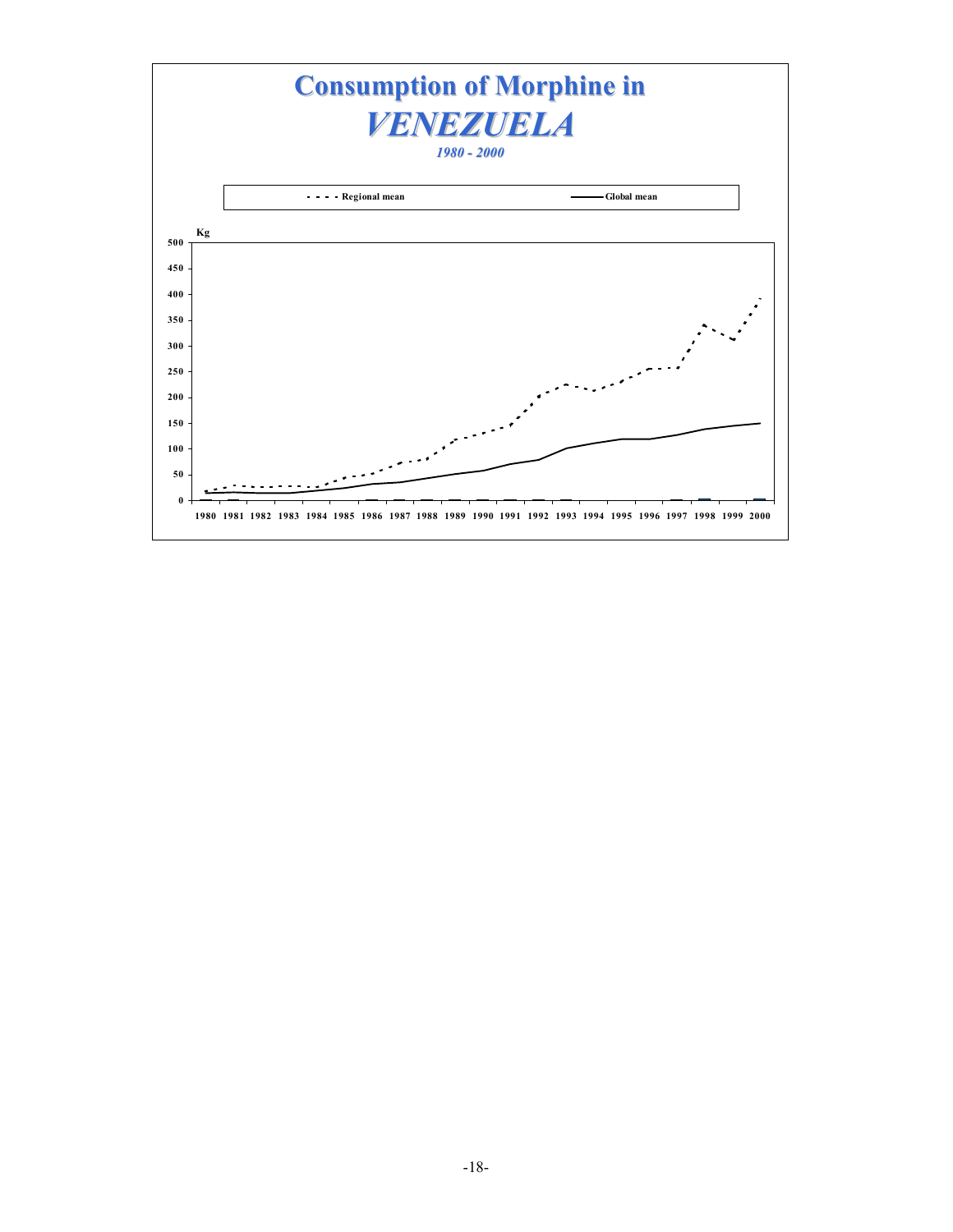|                                     |                                            | <b>Adhesión</b>              |                                           | <b>Estimated requirements</b><br>for 2001 |  |
|-------------------------------------|--------------------------------------------|------------------------------|-------------------------------------------|-------------------------------------------|--|
|                                     | <b>Single</b><br><b>Convention</b><br>1961 | <b>As amended</b><br>1961/72 | <b>Consumption statistics for</b><br>1999 |                                           |  |
| <b>Argentina</b>                    |                                            |                              | --                                        |                                           |  |
| <b>Brazil</b>                       |                                            |                              |                                           |                                           |  |
| <b>Canada</b>                       |                                            |                              |                                           |                                           |  |
| <b>Chile</b>                        |                                            |                              |                                           |                                           |  |
| <b>Colombia</b>                     |                                            |                              |                                           |                                           |  |
| <b>Costa Rica</b>                   |                                            |                              |                                           |                                           |  |
| <b>Ecuador</b>                      |                                            |                              |                                           |                                           |  |
| <b>United States</b><br>of America  |                                            |                              |                                           |                                           |  |
| <b>Mexico</b>                       |                                            |                              |                                           |                                           |  |
| <b>Peru</b>                         |                                            |                              |                                           |                                           |  |
| <b>Dominican</b><br><b>Republic</b> |                                            |                              |                                           |                                           |  |
| <b>Uruguay</b>                      |                                            |                              |                                           |                                           |  |
| <b>Venezuela</b>                    |                                            |                              |                                           |                                           |  |

# **Status of adherence to conventions, receipt of statistics, and estimates**

-- = No report was received

Source: International Narcotics Control Board, Narcotic Drugs, *Estimated World Requirements for 2001, Statistics for 1999*<br>Dr. Dein & Policy Stadies Cream, University of Wisconsin WJJO Calleborating Center 2002 By: Pain & Policy Studies Group, University of Wisconsin/WHO Collaborating Center, 2002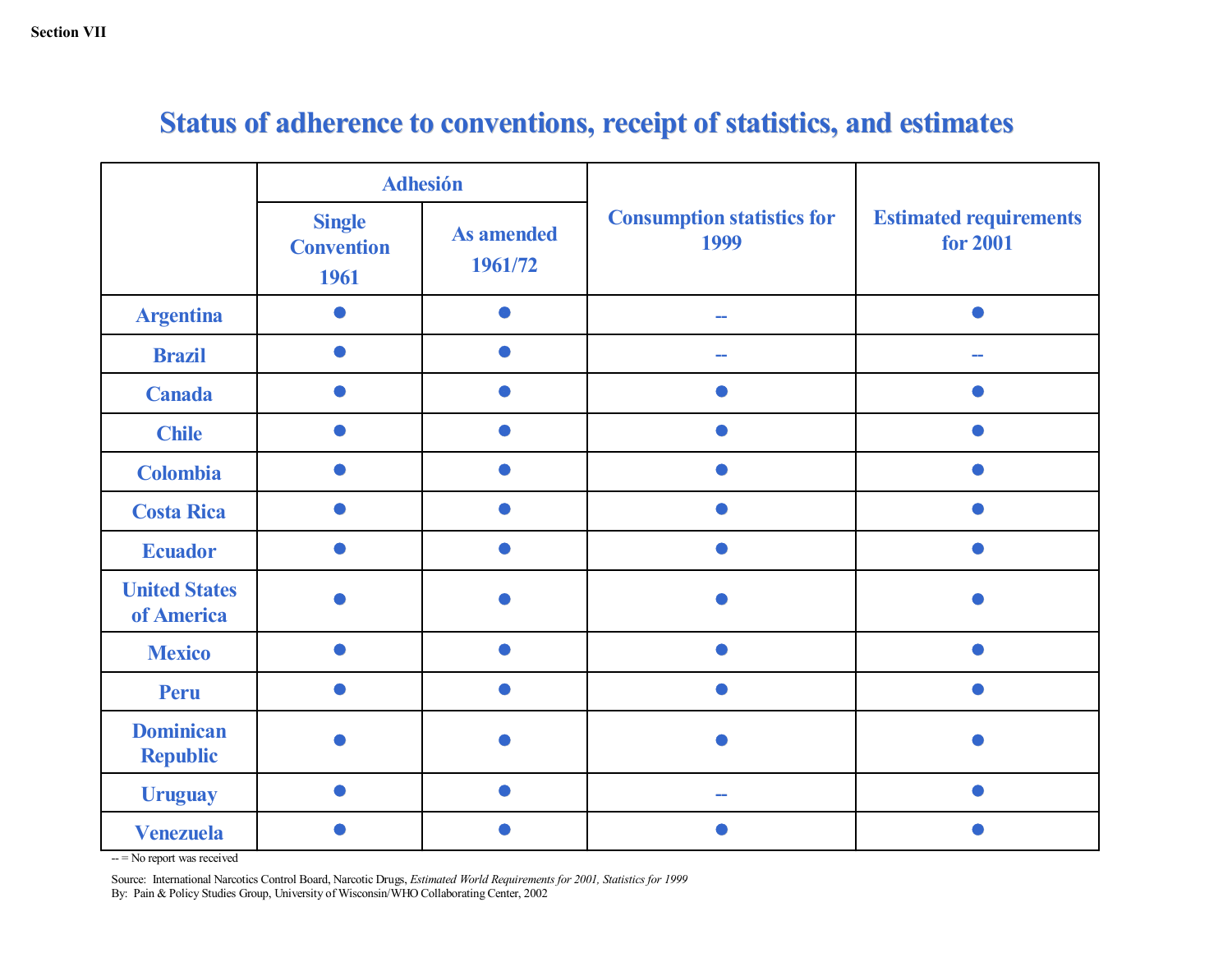# **Section VIII ESTIMATED REQUIREMENTS FOR SELECTED COUNTRIES IN LATIN AMERICA FOR 2001 AND 2002**

| (In grams) |  |
|------------|--|
|            |  |

| <b>Country &amp; Population</b>           | Year | Fentanyl | <b>Methadone</b> | Morphine    | Oxycodone  | Pethidine  |
|-------------------------------------------|------|----------|------------------|-------------|------------|------------|
| <b>ARGENTINA</b>                          | 2001 | 1,000    | 3,000            | 686,937     | 10,614     | 19,386     |
| 36,578,000                                | 2002 | 1,000    | 3,000            | 810,000     | 7,000      | 30,000     |
| <b>BRAZIL</b>                             | 2001 | 1,900    | 1                | 2,700,000   | 50,000     | 475,331    |
| 165,371,000                               | 2002 | 1,425    | 1                | 2,025,000   | 37,500     | 262,500    |
| <b>CANADA</b>                             | 2001 | 11,000   | 822,401          | 2,000,000   | 1,065,000  | 1,337,000  |
| 30,491,000                                | 2002 | 12,000   | 650,000          | 2,000,000   | 750,000    | 1,100,000  |
| <b>CHILE</b>                              | 2001 | 359      | 5,562            | 76,421      | 3,000      | 35,805     |
| 15,018,000                                | 2002 | 180      | 180              | 2,000       | 52,000     | 900        |
| <b>COLOMBIA</b>                           | 2001 | 761      | 10,630           | 70,000      | 26,167     | 60,000     |
| 41,589,000                                | 2002 | 2,000    | 2,000            | 17,000      | 75,000     | 27,500     |
| <b>COSTA RICA</b>                         | 2001 | 75       | 4,044            | 15,667      | 2,000      | 7,312      |
| 3,589,000                                 | 2002 | 32       | 914              | 8,673       | $-$        | 1,797      |
| <b>DOMINICAN</b><br><b>REPUBLIC</b>       | 2001 | 1,000    |                  | 1832        | 1,000      | 2,000      |
| 8,247,000                                 | 2002 | 1,000    | 3,000            | 6,000       | 1,000      | 2,000      |
| <b>ECUADOR</b>                            | 2001 | 647      | --               | 2282        | 3,300      | 4,950      |
| 12,411,000                                | 2002 | 658      | --               | 6,357       | 3,134      | 4,900      |
| <b>MEXICO</b>                             | 2001 | 10,256   | 77,744           | 63,617      | 375,000    |            |
| 97,365,000                                | 2002 | 3,781    | 239,458          | 127,688     | 270,400    | 1          |
| PERÚ                                      | 2001 | 301      | 12,958           | 20,000      | 13,418     | 15,164     |
| 25,232,000                                | 2002 | 350      | 10,000           | 11,000      | 10,000     | 10,000     |
| <b>UNITED STATES OF</b><br><b>AMERICA</b> | 2001 | 266,736  | 7,709,000        | 116,893,000 | 24,850,000 | 11,334,013 |
| 273,131,000                               | 2002 | 440,000  | 12,705,000       | 108,541,000 | 17,877,000 | 10,168,000 |
| <b>URUGUAY</b>                            | 2001 | 100      | 657              | 21127       | 600        | 25000      |
| 3,289,000                                 | 2002 | 100      | 550              | 20000       | 500        | 25000      |
| <b>VENEZUELA</b>                          | 2001 | 500      | 100              | 20,000      | 6,000      | 60,000     |
| 23,706,000                                | 2002 | 500      | 100              | 20,000      | 8,000      | 60,000     |

-20-

-- = No information reported

Source: Quarterly Supplement, International Narcotics Control Board *Estimated World Requirements of Narcotic Drugs for 2001* Advance Copy, International Narcotics Control Board *Estimated World Requirements of Narcotic Drugs for 2002* United Nations "Demographic Yearbook," 1999

By: Pain & Policy Studies Group, University of Wisconsin/WHO Collaborating Center, 2002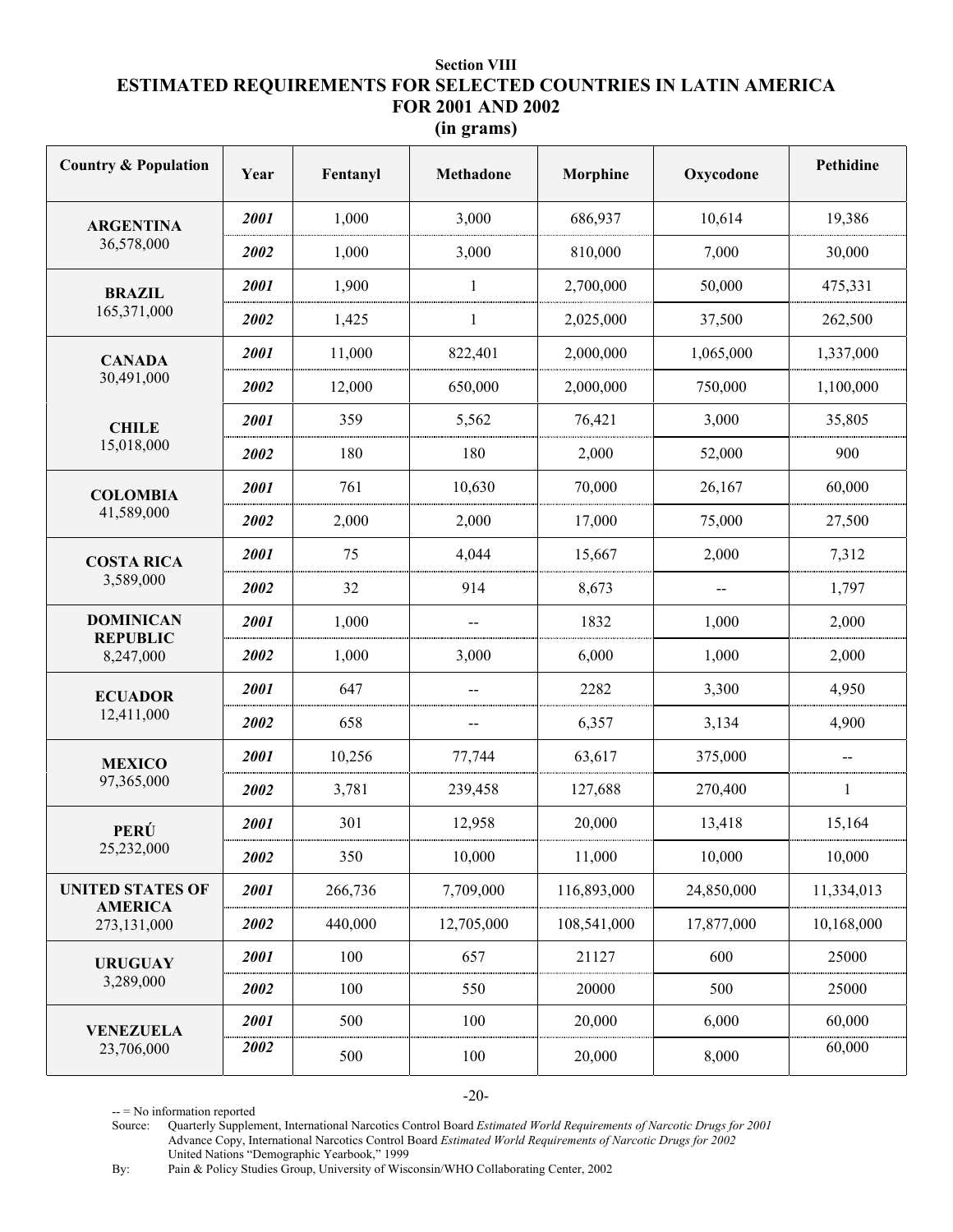### **Section IX COMPETENT NATIONAL AUTHORITIES UNDER THE INTERNATIONAL DRUG CONTROL TREATIES**

### **٠ ARGENTINA ٠**

Administración Nacional de Medicamentos, Alimentos y Tecnología Médica (ANMAT) Departamento de Psicotrópicas y Estupefacientes Av. Caseros 2161 1264 Buenos Aires C.F. Argentina

Phone: (54) 11-43400800 int. 2571 Fax: (54) 11-43400853

| $\cdot$ BRAZIL $\cdot$                         |                                                |  |  |  |  |
|------------------------------------------------|------------------------------------------------|--|--|--|--|
| Federal Police Department (DPF)                | Secretariat of Sanitary                        |  |  |  |  |
| SAS Quadra 6, Lotes 9/10                       | Esplanada dos Ministérios                      |  |  |  |  |
| 2 andar Setor de Autarquias Sul                | Bloco $G - 9$ andar, sala 904                  |  |  |  |  |
| CEP 70.070-100                                 | CEP 70.058-900                                 |  |  |  |  |
| Brasilia-DF, Brazil                            | Brasilia-DF, Brazil                            |  |  |  |  |
|                                                |                                                |  |  |  |  |
| Phone: (55) 61-2247545                         | Phone:<br>$(55)$ 61-3152343                    |  |  |  |  |
| $(55)$ 61-3153300<br>$(55)$ 61-3153307<br>Fax: | $(55)$ 61-3152309<br>$(55)$ 61-2258154<br>Fax: |  |  |  |  |
| Telex:<br>61-3418                              |                                                |  |  |  |  |
|                                                | $\cdot$ CANADA $\cdot$                         |  |  |  |  |
| Manager                                        |                                                |  |  |  |  |
| Office of Controlled Substances                |                                                |  |  |  |  |
| Therapeutic Products Programme                 |                                                |  |  |  |  |
| Health Canada                                  |                                                |  |  |  |  |
| Address Locator: #3618A                        |                                                |  |  |  |  |
| Ottawa, Ontario K1A 1B9                        |                                                |  |  |  |  |
| Canada                                         |                                                |  |  |  |  |
| Phone: (1) 613-9522131                         |                                                |  |  |  |  |
| $(1)$ 613-9522196<br>Fax:                      |                                                |  |  |  |  |
| $\cdot$ CHILE $\cdot$                          |                                                |  |  |  |  |
| Instituto de Salud Pública                     |                                                |  |  |  |  |
| Marton 1000 Ñuñoa                              |                                                |  |  |  |  |
| Casilla 48                                     |                                                |  |  |  |  |
| Santiago de Chile, Chile                       |                                                |  |  |  |  |
|                                                |                                                |  |  |  |  |
| Phone:<br>$(56)$ 2-2391105                     |                                                |  |  |  |  |
| Fax:<br>$(56)$ 2-2396960                       |                                                |  |  |  |  |
|                                                | $\cdot$ COLOMBIA $\cdot$                       |  |  |  |  |
| Fondo Nacional de Estupefacientes              |                                                |  |  |  |  |
| Ministerio de Salud                            |                                                |  |  |  |  |
| Avenida Caracas No. 1-85 Sur                   |                                                |  |  |  |  |
| Apartado Aereo 33778                           |                                                |  |  |  |  |
| Santafé de Bogotá, D.C.                        |                                                |  |  |  |  |
| Colombia                                       |                                                |  |  |  |  |
| $(57)$ 1-3331088                               |                                                |  |  |  |  |
| Phone:<br>$(57)$ 1-2801263                     |                                                |  |  |  |  |
| $(57)$ 1-3331088<br>Fax:                       |                                                |  |  |  |  |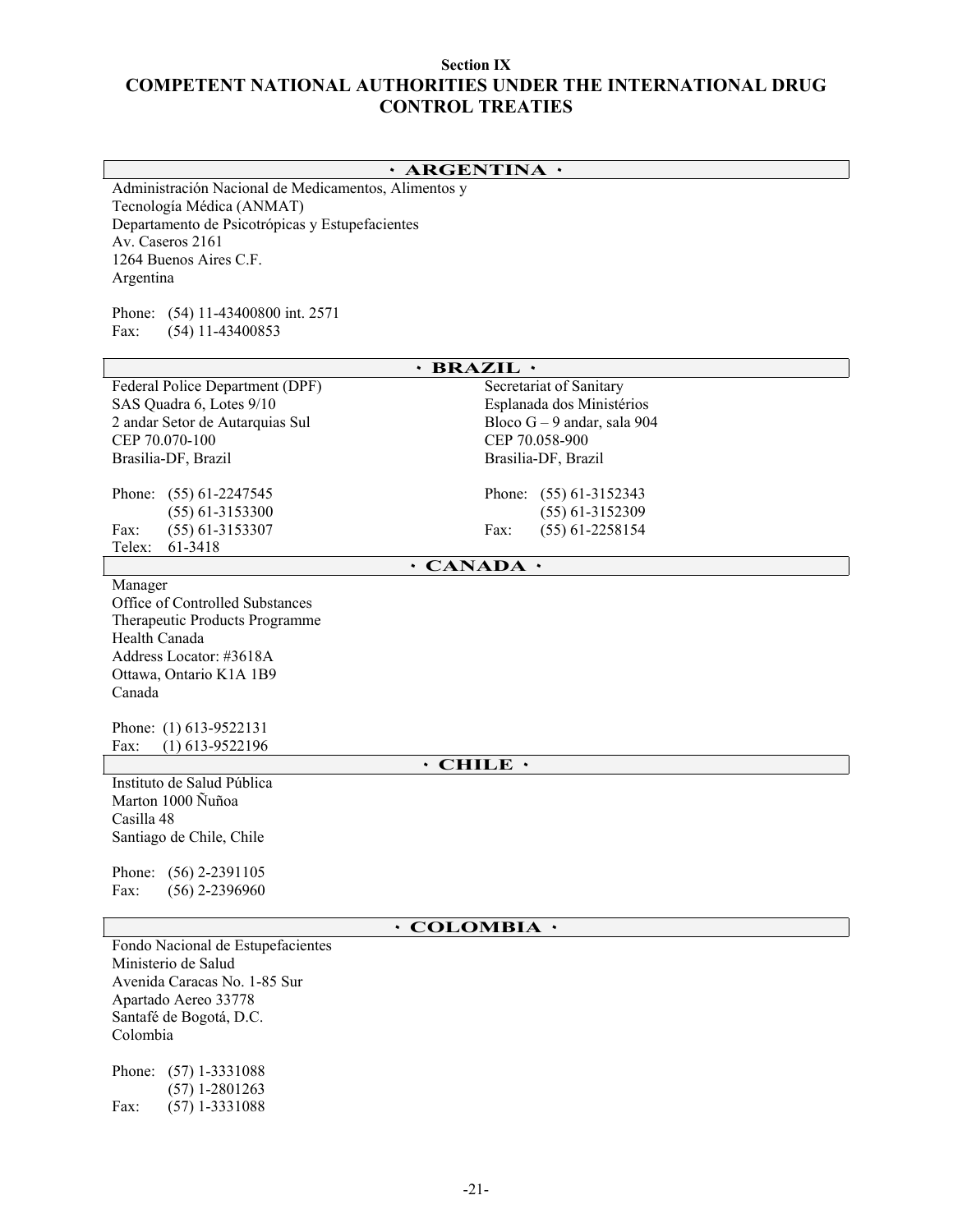### **٠ COSTA RICA ٠**

Junta de Vigilancia de Drogas Estupefacientes Apdo. 10123-1000 Jan José, Costa Rica

Phone: (506) 2232612 (506) 2216058 Fax: (506) 2821420

#### **٠ DOMINICAN REPUBLIC ٠**

Secretaría de Estado de Salud Pública y Asistencia Social (SESPAS) División de Drogas y Farmacias Av. San Cristobal Esquina Tiradentes Santo Domingo, República Dominicana

Phone: (1809) 5413121 Fax: (1809) 5472843

### **٠ ECUADOR ٠**

Secretario Ejecutivo Consejo Nacional de Control de Sustancias Estupefacientes y Psicotrópicas (CONSEP) 12 de Octubre 1281 y Veintimilla Quito, Ecuador

Phone: (593) 2-506171 Fax: (593) 2-564717

Directora Nacional de Control y Fiscalización del **CONSEP** 12 de Octubre 1281 y Veintimilla Quito, Ecuador

Phone: (593) 2-506068 Fax: (593) 2-506068

### **٠ UNITED STATES OF AMERICA ٠**

Chief Drug Operations Section Office of Diversion Control Drug Enforcement Administration Washington, D.C. 20537 United States of America

Phone: (1) 202-3077194 Fax: (1) 202-3078570

### **٠ MEXICO ٠**

Director General Dirección General de Control de Insumos para la Salud Mariano Escobedo 366 -10˚ Piso Col. Casa Blanca Delegación Miguel Hidalgo C.P. 11590, México, D.F., México

Phone: (52) 5-2554480 (52) 5-2550565 Fax: (52) 5-5459526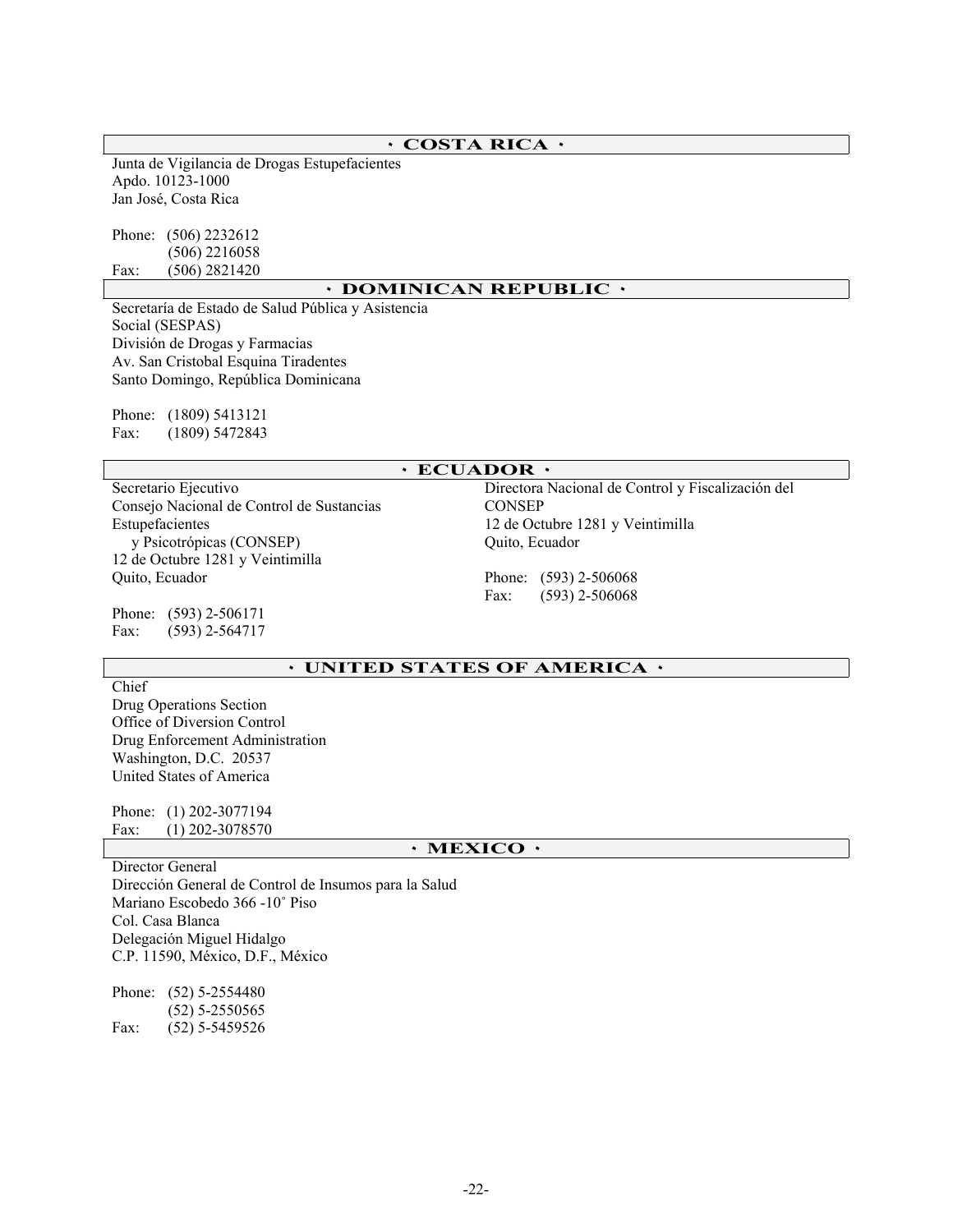### **٠ PERU ٠**

Directora de la Dirección de Drogas Dirección General de Medicamentos, Insumos y Drogas (DIGEMID) Ministerio de Salud Jr. Tizón y Bueno 276 – Jesús María Lima 11, Perú

Phone: (51) 1-4636590 Fax: (51) 1-4603937

### **٠ URUGUAY ٠**

Division Control Medicamentos y Afines (DICOMEA) Sector Fiscalización de Estupefacientes y Psicotrópicas Ministerio de Salud Pública 18 de Julio 1892 Piso 3, Oficina 318 Montevideo Uruguay

Phone: (598) 2-4006407 Fax: (598) 2-4015891

|                                                  | $\cdot$ VENEZUELA $\cdot$           |  |  |
|--------------------------------------------------|-------------------------------------|--|--|
| Ministerio de Sanidad y Asistencia Social (MSAS) | Ministerio de Industria y Comercio  |  |  |
| Dirección de Drogas y Cosmeticos                 | Dirección de competitividad         |  |  |
| Av. Baralt, Centro Simón Bolívar                 | Av. Libertador                      |  |  |
| Edif. Sur, Piso 3, Oficina 325                   | Centro Comercial los Cedros, piso 2 |  |  |
| Caracas 1010, Venezuela                          | Caracas, Venezuela                  |  |  |
| Phone:<br>$(58)$ 2-4823926                       | Phone: $(58)$ 2-5310026             |  |  |
| (58) 2-4849471                                   | (58) 2-731369                       |  |  |
| (58) 2-4822393                                   | 76289869<br>Telex:                  |  |  |
| $(58)$ 2-4822393<br>Fax:                         |                                     |  |  |
|                                                  |                                     |  |  |

# United Nations. *Competent National Authorities under the International Drug Control Treaties*. New York, NY: 2000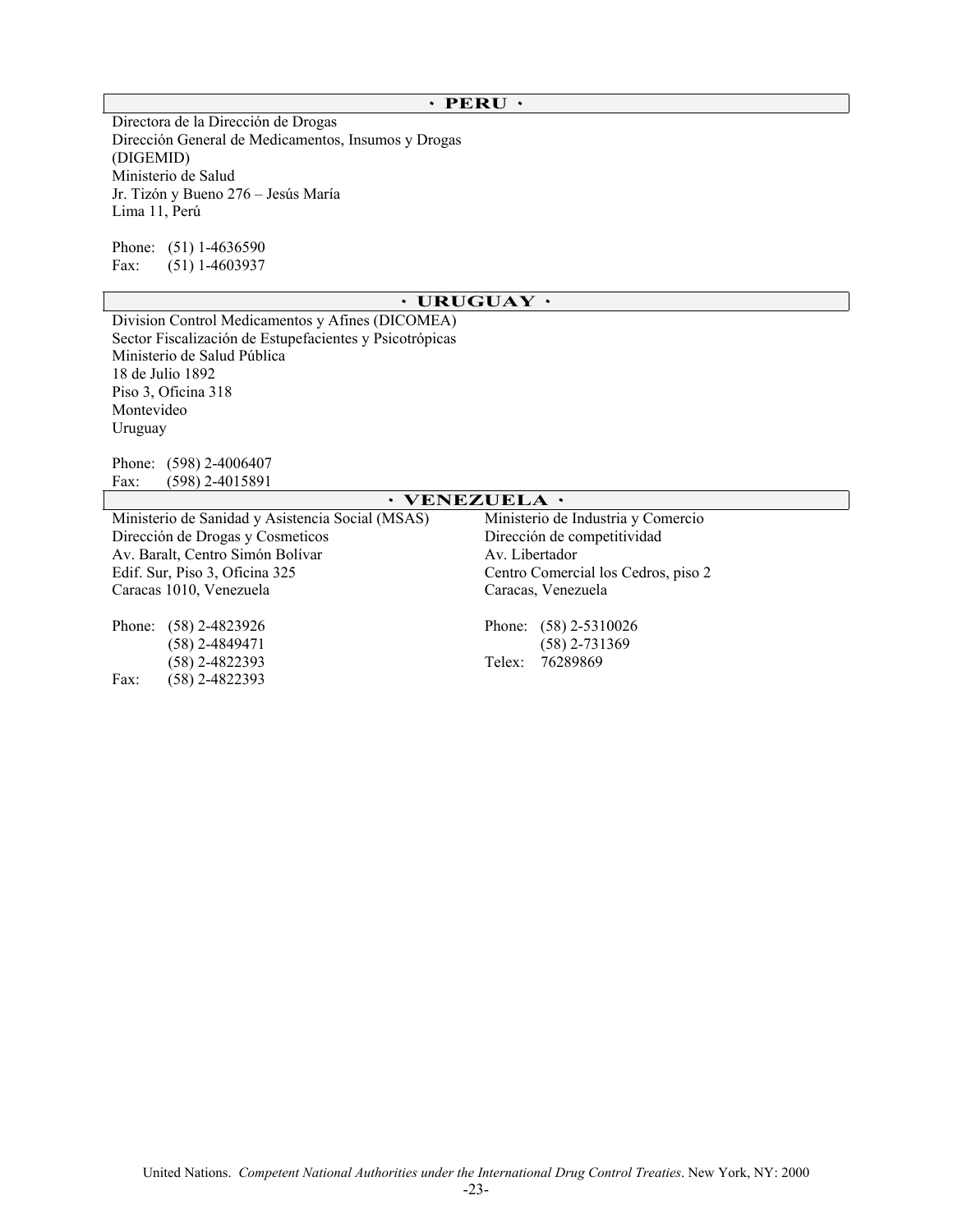### **Section X BIBLIOGRAPHY**

Blengini C, Joranson DE, Ryan KM. Italy reforms national policy for cancer pain relief and opioids. *European Journal of Cancer Care*. 2002; in press.

Colleau SM. Nuevas pautas de la OMS adoptadas por el simposio de Quito. *Cancer Pain Release*. 2001;14(1). *Disponible en http://www.medsch.wisc.edu/WHOcancerpain/eng/14\_1/14\_1.html*

Colleau SM. Special issue on the International Narcotics Control Board survey of governments. *Cancer Pain Release*. 1996;9(Supplement):1-4. *Disponible en http://www.medsch.wisc.edu/WHOcancerpain/eng/9\_s/9\_s.html*

De Lima L, Bruera E, Joranson DE, et al. Opioid availability in Latin America: the Santo Domingo Report - progress since the Declaration of Florianapolis. *J Pain Symptom Manage*. 1997;13(4):213-219.

Joranson DE, De Lima L. *Analisis preliminary de la legislación Mexicana en relación a los prinicipios internacionales de disponibilidad de opioides*. University of Wisconsin Pain & Policy Studies Group/WHO Collaborating Center for Policy and Communications in Cancer Care; Madison, Wisconsin, USA. 1996 (Monograph).

Joranson DE, De Lima L. *Analisis preliminar de la legislación colombiana en relación a los principios internacionales de disponibilidad de opioides*. University of Wisconsin Pain & Policy Studies Group/WHO Collaborating Center for Policy and Communications in Cancer Care; Madison, Wisconsin, USA. 1996 (Monograph).

Joranson DE, Nischik JA, Gilson AM, Nelson JM, Maurer MA. *Consumo de analgésicos opioides en el mundo y la región andina*. University of Wisconsin Pain & Policy Studies Group/WHO Collaborating Center for Policy and Communications in Cancer Care; Madison, Wisconsin, USA. Preparado para: Taller de Reguladores: Asegurando Disponibilidad de Analgésicos Opioides para Cuidados Paliativos; Quito, Ecuador; 3 - 5 Diciembre de 2000 (Monograph).

Organización Mundial de la Salud. *Logrando Equilibrio en las políticas nacionales de fiscalización de opioides.* Ginebra, Suiza: OMS;2000. *Disponible en* http://www.paho.org/Spanish/HSP/HSE/opioides-esp.pdf

Organización Mundial de la Salud. *Alivio del dolor en el cancer con una guía sobre la disponibilidad de opioides.* 2a ed. Ginebra, Suiza: OMS;1996. *Disponible en http://www.who.int/ncd/cancer/publications/books/cancer\_pain\_relief.html* 

Pain & Policy Studies Group. *Improving Cancer Pain Relief in the World:1997-1999, A Report on Three Years of Work*. Madison, Wisconsin, USA: University of Wisconsin Pain & Policy Studies Group/WHO Collaborating Center for Policy and Communications in Cancer Care; 2000. *Disponible en http://www.medsch.wisc.edu/painpolicy/publicat/00ppsgar/00ppsgar.htm.* 

Pain & Policy Studies Group. *Improving cancer pain relief in the world – 2000*. Madison, Wisconsin, USA: University of Wisconsin Pain & Policy Studies Group/WHO Collaborating Center for Policy and Communications in Cancer Care; 2001. *Disponible en http://www.medsch.wisc.edu/painpolicy/publicat/00report/intro.html*

Pan American Health Organization. *Taller de reguladores: Asegurando disponibilidad de analgésicos opioides para cuidados paliativos*. Pan American Health Organization; Washington, D.C. Summary of opioid availability workshop held in Quito, Ecuador; 3-5 December 2000.

Selva C. International control of opioids for medical use. *European Journal of Palliative Care*. 1997;4(6):194-198. *Disponible en http://www.medsch.wisc.edu/painpolicy/internat/selva.htm*